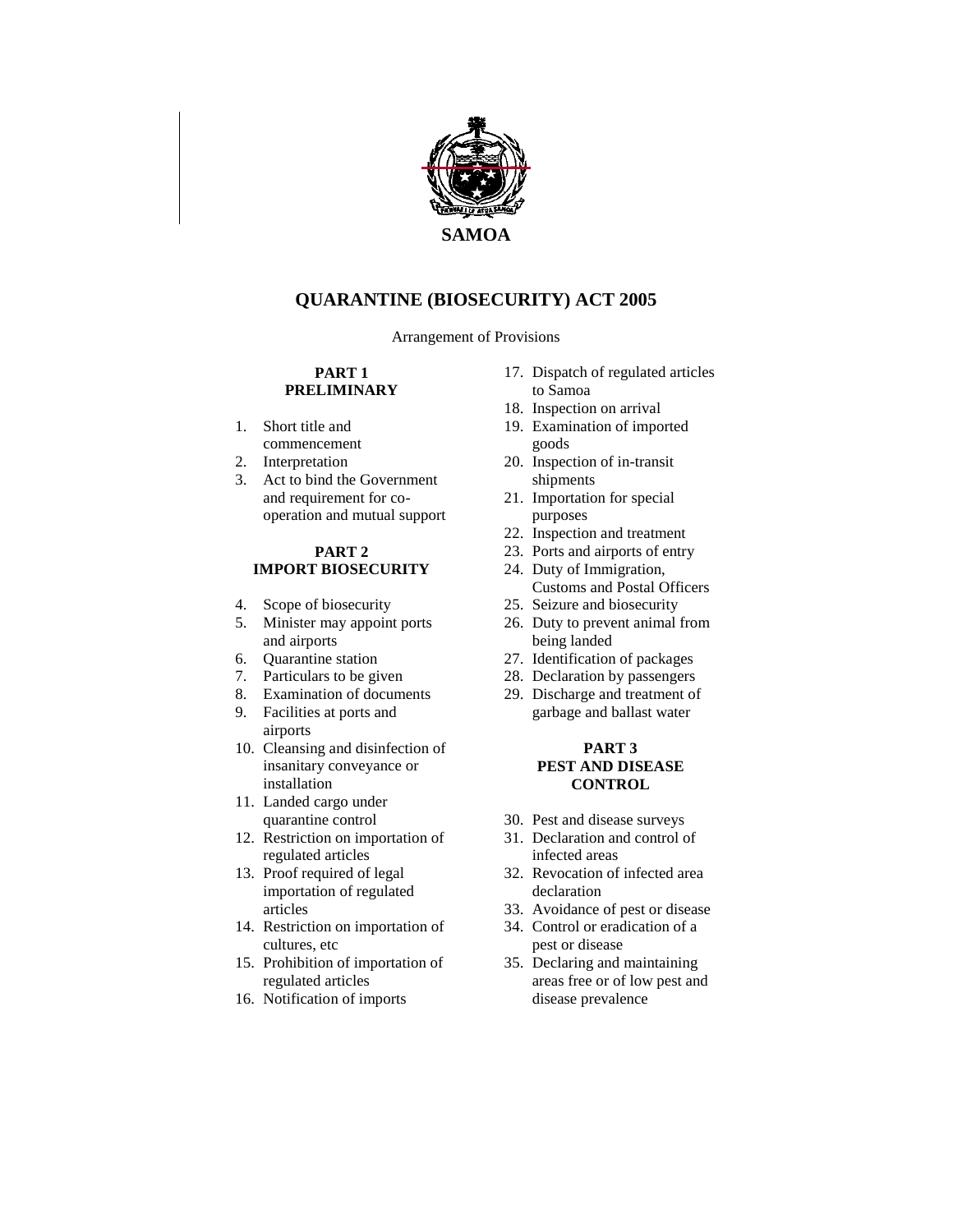- 36. Proclamation of pest or disease emergency
- 37. Power to take the life of an animal and conduct post mortem examination
- 38. Beneficial organisms and biocontrol agents
- 39. Pests and diseases

#### **PART 4 MISCELLANEOUS**

- 40. International cooperation and register of known pests and diseases
- 41. National biosecurity coordination
- 42. Authorised officers
- 43. Identity cards
- 44. Facilities for the inspection and treatment of regulated articles
- 45. Powers of entry
- 46. Search
- 47. Opening of containers, etc
- 48. Obstructing authorised officers
- 49. Compliance agreements
- 50. Safe carriage and safe working environment of authorised officers
- 51. Protection against claims
- 52. Fees and charges
- 53. Withholding services
- 54. Enforcement of conditions imposed
- 55. Evidence
- 56. Sanctions
- 57. Disposal or destruction of regulated articles
- 58. Delegation by Minister
- 59. Delegation by Chief Executive Officer
- 60. Amendment of First Schedule
- 61. Giving notice under this Act
- 62. Existence of pest or disease
- 63. False, misleading or incomplete declarations and certificates
- 64. Transmission of forms, notices, advices etc
- 65. Liability for causing authorised officer to incur expense
- 66. Offences
- 67. Offence with which authorised officers may be charged
- 68. Money
- 69. Regulations
- 70. Consequential repeals and amendments
- 71. Savings and transitional arrangements
- First Schedule Penalties for
- offences
- Second Schedule Consequential
- Repeals & Amendments

### **QUARANTINE (BIOSECURITY) ACT 2005 2005 No. 22**

**AN ACT** to consolidate the law relating to the importation of regulated articles and associated biosecurity risk, and the control of pests and diseases of animals, plants and the wider environment.

> *[Assent date: 2 December 2005] [Commencement date: 16 January 2006]*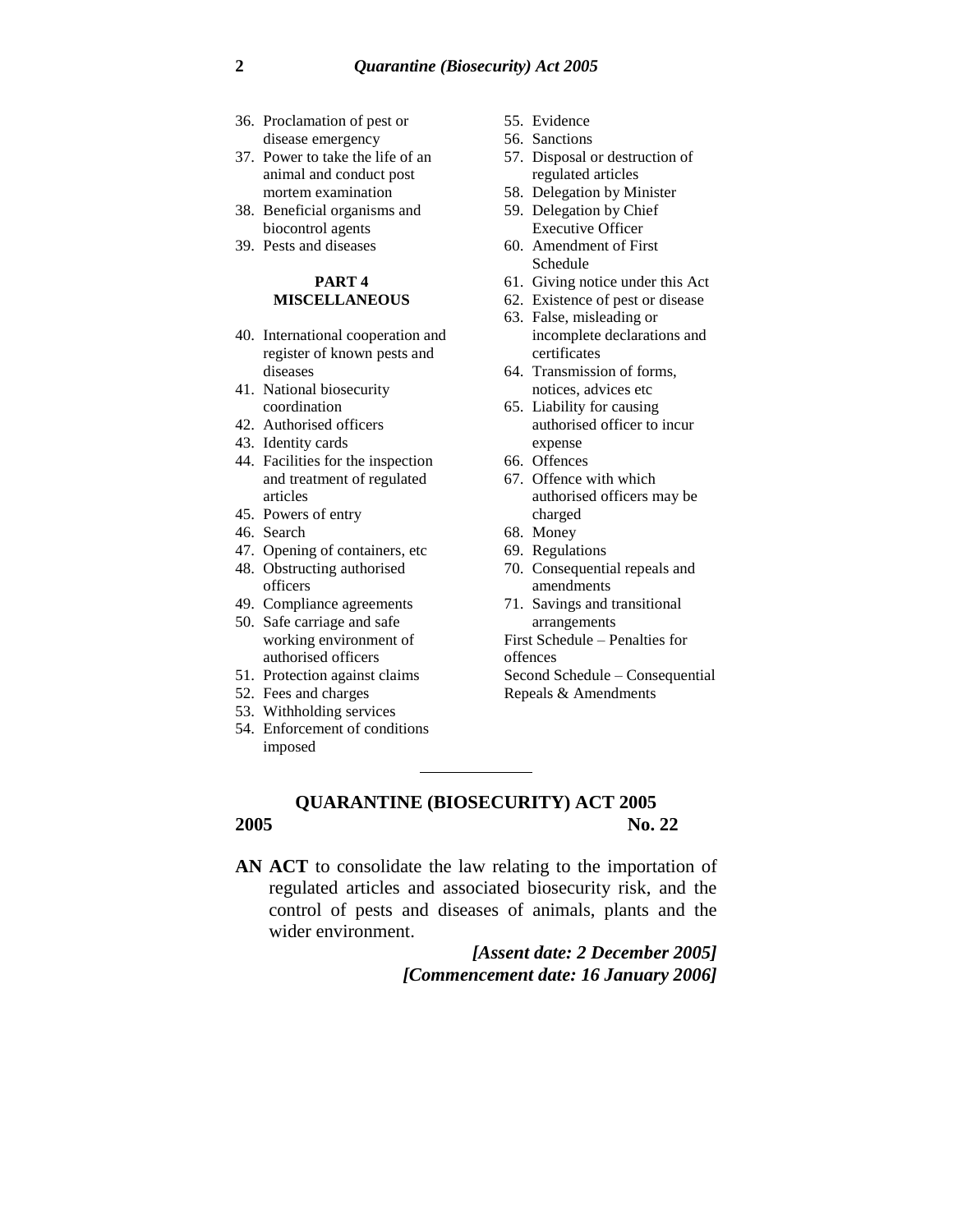**BE IT ENACTED** by the Legislative Assembly of Samoa in Parliament assembled as follows:

#### **PART 1 PRELIMINARY**

**1. Short title and commencement**– **(1)** This Act may be cited as the Quarantine (Biosecurity) Act 2005.

**(2)** This Act commences in part or in whole on a date or dates nominated by the Minister.

**(3)** Notice of commencement of this Act, in part or in whole, is published in Samoan and English in the Savali and 1 other newspaper circulating in Samoa.

**2. Interpretation** – In this Act, unless the context otherwise requires:

- "alien invasive species" means an alien species whose introduction and spread threaten ecosystems, habitats or species with environmental or economic harm;
- "animal" means any living thing that is not a plant and includes a dead animal and any part of an animal;
- "animal product" means any part of the animal including the flesh, wool, hair, skin, hide, bones, horns, hooves, feathers and other portions of the carcass and any product that is wholly or partly derived from an animal or any part of an animal being a product or a part of an animal which has not been treated or sterilized to the stage where it is rendered free from any disease and from carrying any disease;
- "approved" means approved by the Chief Executive Officer;
- "authorised officer" means an officer authorised by this Act or the regulations or by the Chief Executive Officer to do the act in relation to which the expression is used and may include an officer employed by another Ministry of the Government authorised by the Chief Executive Officer;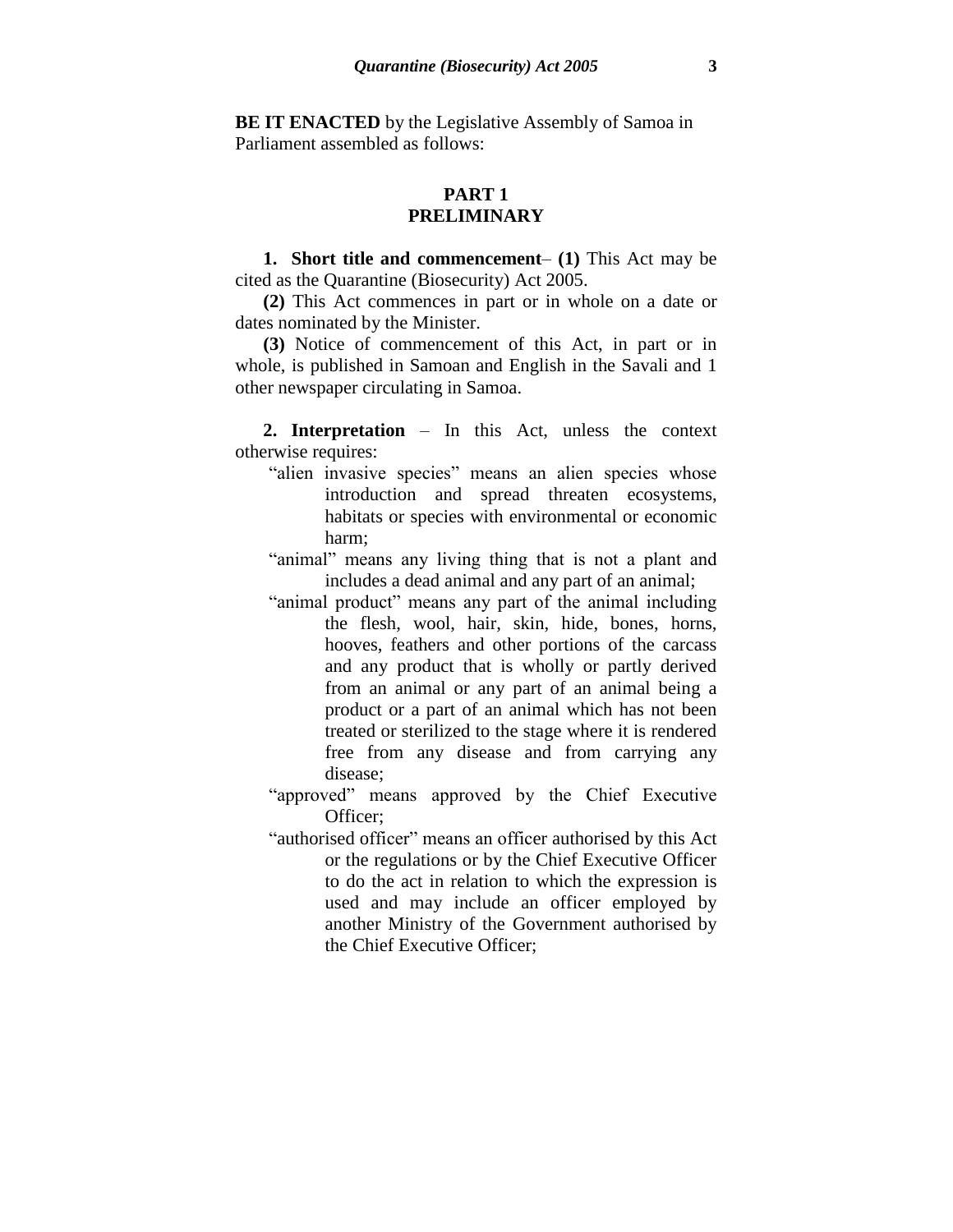- "ballast water" means water (including sediment that is or has been contained in water) used as ballast in a vessel;
- "beneficial organism" means a natural enemy, antagonist or competitor, and other self-replicating biotic entity used for pest or disease control;
- "biosecurity risk" means risk of the likelihood of:
	- (a) a disease or pest being introduced, established or spread in Samoa; and
	- (b) a disease or pest causing damage to human beings, animals, plants, other aspects of the environment or economic activities as a result of the introduction, establishment or spread of the disease or pest;
- "carcass" means the carcass of any animal and includes the whole or any part of the flesh, wool, hair, skin, hide, bones, horns, hooves, feathers or other portion of the carcass;
- "Chief Executive Officer" means the Chief Executive Officer of the Ministry responsible for this Act from time to time;
- "contamination" means the presence in goods, a storage place, or conveyance, of pests or other regulated articles, not constituting an infestation;
- "compliance agreement" has the meaning given by section 49;
- "conveyance" means any vessel, vehicle, or other means of transport, or any container that is used to move people or goods from one location to another;
- "country of origin" in relation to any regulated articles, means the country where the goods were grown or produced;
- "discharge" in relation to a vessel or installation, includes any escape, spilling, leaking, pumping, emptying or other release, however caused, from the vessel or installation;
- "disease" means any organism that is capable of harming or adversely affecting animals or plants and includes the causative agent and any form or stage of development of such disease and includes a micro-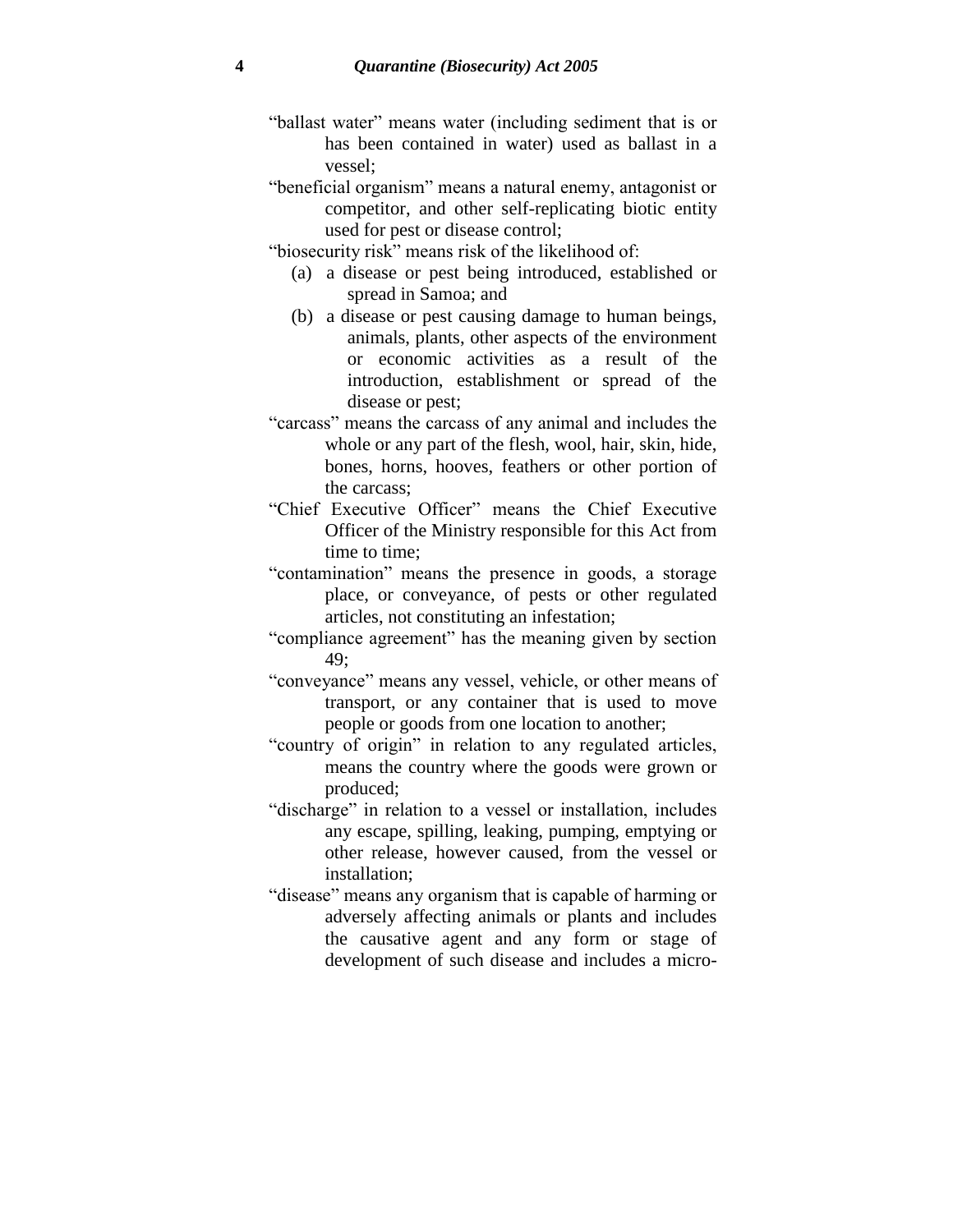organism, a disease agent, an infectious agent and a parasite;

- "environment" includes all aspects of the surroundings of human beings, whether natural or surroundings created by human beings themselves, and whether affecting them as individuals or in social groupings;
- "fittings" means any container, stall, stable, sheep pen, milking shed, horse box, cage, kennel or other thing for keeping or confining animals and any halters, brushes, clothes, buckets or other articles or things whatsoever which have been brought into contact with any animal;
- "fodder" means any hay, grass, straw, green crop, root, fruit or vegetable (whether fresh, dried, preserved or processed), grain, or any cereal and includes any other thing used for the food of animals;
- "food" includes:
	- (a) any substance or thing of a kind used or capable of being used as food or drink by human beings; and
	- (b) any substance or thing of a kind used or capable of being used as an ingredient in a substance or thing referred to in paragraph (a), whether or not it is in a condition fit for human consumption;
- "garbage" means mixed refuse, waste material derived in whole or in part from plants, fruits, vegetables, meat or other plant or animal material, or other refuse of any character whatsoever that has been associated with any fruits, vegetables, meats or other plant or animal material;
- "genetic material" means any material of plant, animal, microbial or other origin containing functional units of heredity;
- "genetically modified organism" means any genetic material whose genetic structure has been modified;
- "goods" includes regulated articles and any other kind of moveable property;
- "Government" means the Independent State of Samoa;
- "imported animal" means any animal brought into Samoa by sea or air;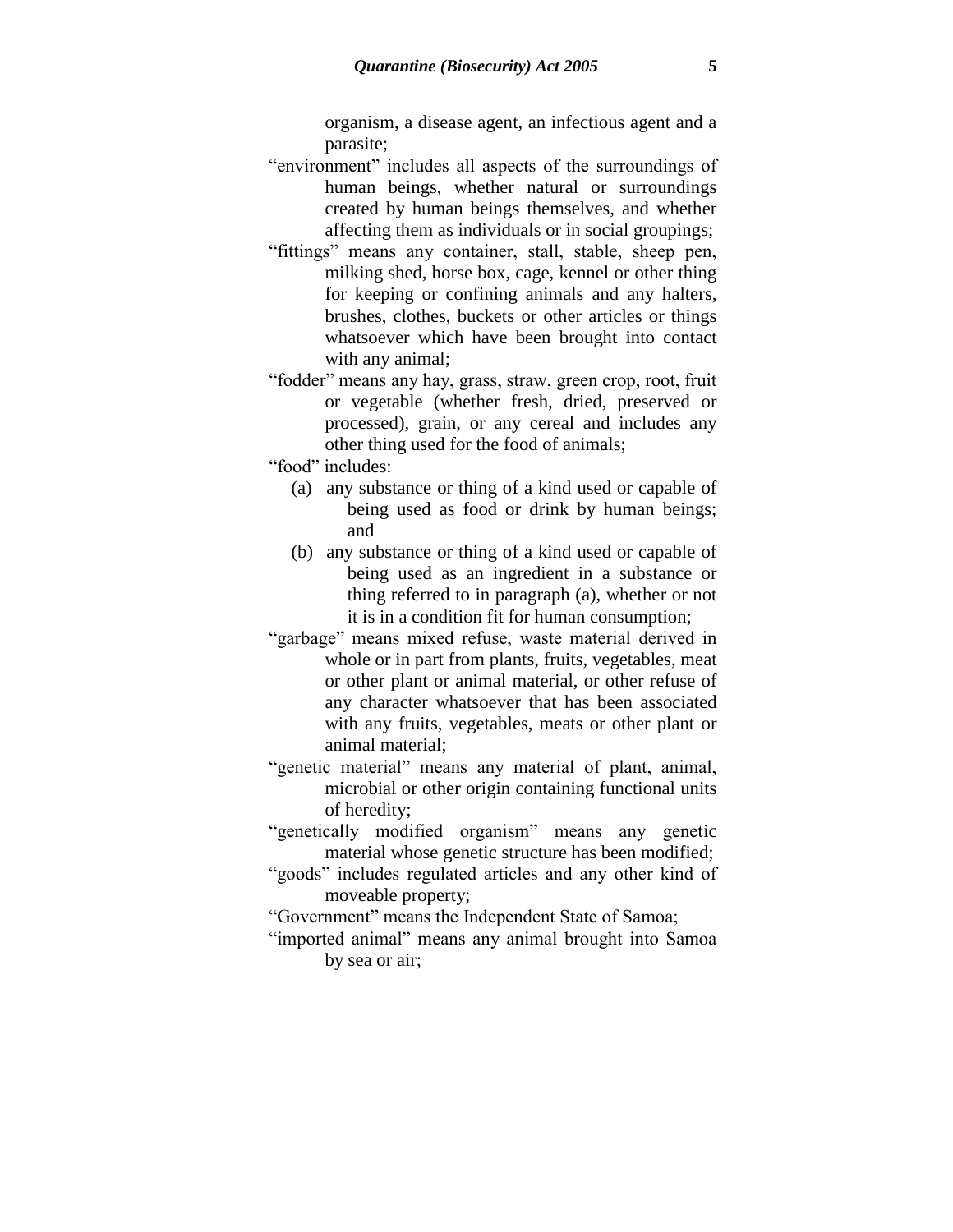- "infected" applied to any animal or plant means that the animal or plant may not be known to be actually diseased, but has had direct or indirect contact with any diseased animal or plant or any place or thing which an Authorised Officer suspects to be carrying or harbouring a disease;
- "infected area" means any area of land or water which the Minister by public notice has declared to be an infected area by a notice under section 31, and an infected area can include part of the territorial waters of Samoa;
- "infested" means the presence in goods of a living plant or animal or pest;
- "inspection" means the examination of any place, conveyance, good or thing for the purpose of detecting contamination;

"installation" means:

- (a) a resources installation; or
- (b) a sea installation;
- "in-transit" means the process where regulated articles, which are from another country and are not to be imported into Samoa and which are destined for another country, are temporarily in Samoa;
- "introduction" means the entry of a pest or disease resulting in its establishment;
- "land" refers to any area of the land of Samoa and any area of its territorial waters;
- "litter" means any straw, or other material which is used for bedding down animals and includes the excreta of animals;
- "Minister" means the Minister responsible for this Act;
- "Ministry" means the Ministry responsible for this Act;
- "monitoring" means an official monitoring process used to identify sanitary and phytosanitary situations and may include surveys, tests or examinations for the presence or absence of specified pests and diseases;
- "notice" means a notice in writing, or in print, or partly in writing and partly in print, delivered personally, or, (as the case may require) by leaving it at or posting it addressed to the office or address of an authorised officer, or the usual or last known place of abode or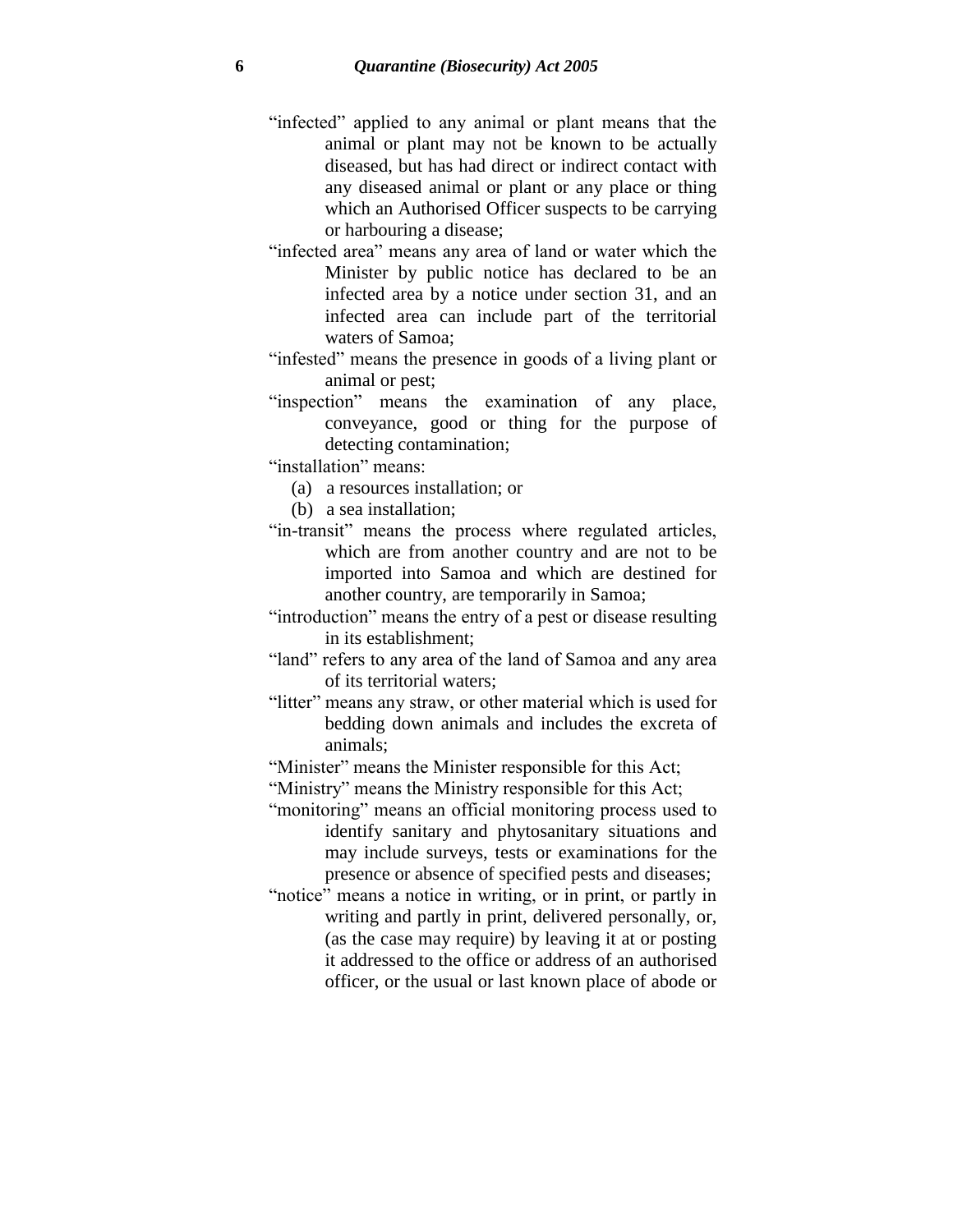business in Samoa of the owner or other person to be affected by the notice, or by affixing the notice at the home or other conspicuous place on the land of the owner or other person;

- "occupier" in relation to any land, means the occupant of the land and if the land is not occupied or the occupant is unknown or cannot be found, includes the owner of the land or of any estate or interest in the land;
- "organism" means a biotic entity capable of reproduction or replication, vertebrate or invertebrate animals, plants and micro-organisms;
- "packing material" means any wood, straw, paper, cardboard, grass or leaves used in packing any goods and any other type of material in which goods or regulated articles are covered, enclosed, contained or wrapped;
- "permit" means a written authorisation issued by the Chief Executive Officer or an authorised officer under section 12 for the movement into or through Samoa of regulated articles;
- "pest" means an organism of plant or animal origin which can constitute a biosecurity risk and directly or indirectly cause disease, injury or damage to plants or animals, and includes any living stage of insect, mite, nematode, snail, slug, or other invertebrate animal, bacteria, fungi, virus or similar organism and includes a weed pest, an insect pest, a noxious plant, noxious insect and can include an alien invasive species of plants or animals;
- "phytosanitary certificate" in relation to any plant or plant material, means an official certificate issued by an officer of a plant protection authority of the country of origin of the plant or plant material, substantially in the format of the Model Certificate of the International Plant Protection Convention, certifying that the plant or plant material to which it refers has been inspected and found free from agricultural pests and substantially free from other injurious pests;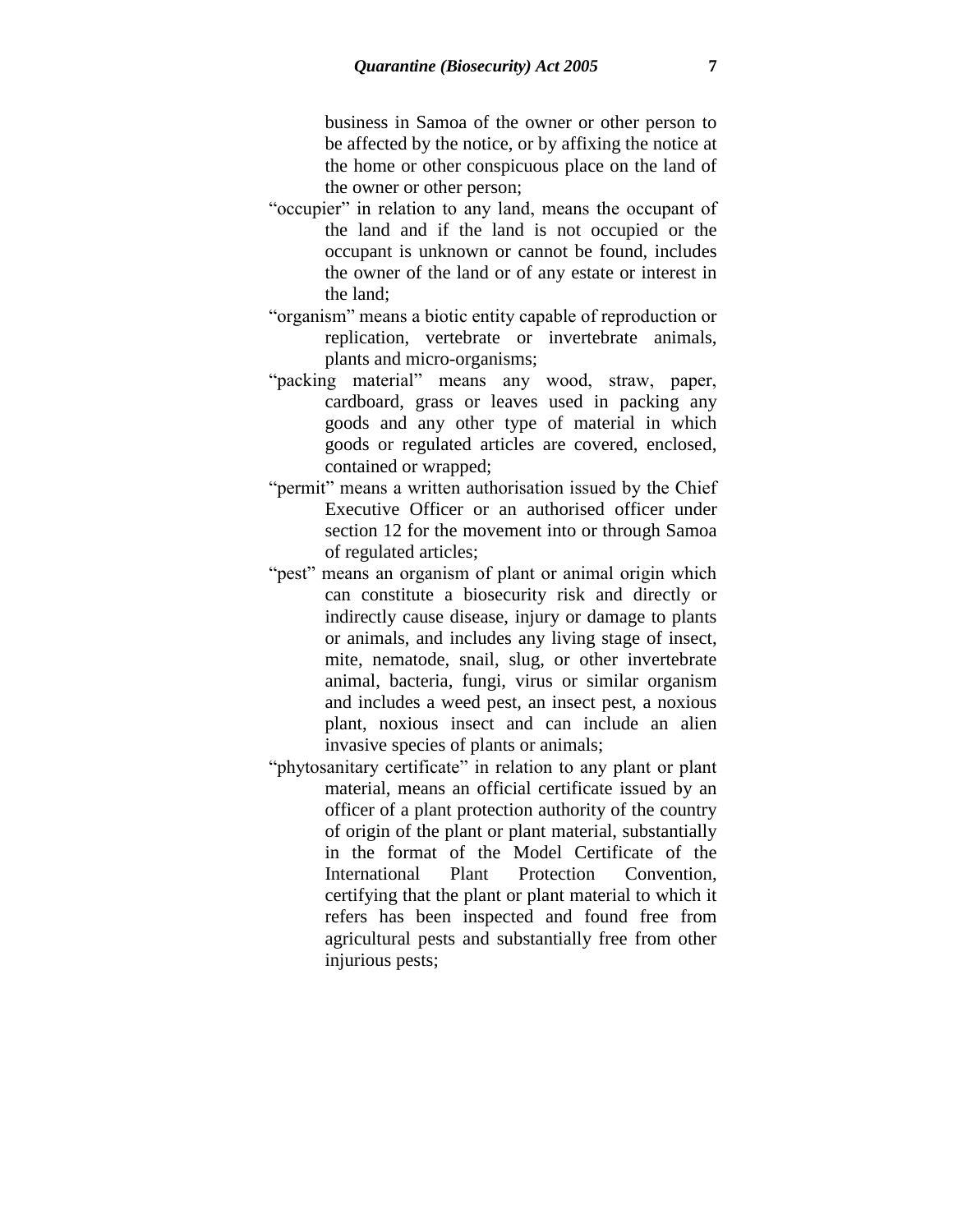- "place" includes any land, water, harbour, wharf, conveyance, building, premises or structure within the outer limits of the territorial sea of Samoa;
- "plant" means all species, varieties and types or parts thereof including stems, branches, tubers, bulbs, corms, sticks, budwood, cuttings, layers, slips, suckers, roots, leaves, flowers, fruits, vegetables, seeds, botanical specimens, germplasm and any other plant growth and includes a dead plant or part of a dead plant;
- "plant material" means any part of a plant that has been partially or wholly manufactured, but still presents a phytosanitary risk;
- "premises" includes the following:
	- (a) a building or conveyance or structure;
	- (b) a place (whether enclosed, or built on, or not); and
	- (c) a part of a thing or place referred to in paragraph (a) or  $(b)$ :

"procedures" means:

- (a) the doing of anything under this Act or the regulations, and any conditions of permits or approvals given under any of the above; and
- (b) the doing of anything in connection with activities carried out in the performance of functions related to this Act or the regulations;
- "public notice" in relation to any act, matter, or thing means a notice published in one or more newspapers circulating in the place or area to which the act, matter or thing relates or refers or in which it arises and "publicly notified" has a corresponding meaning;
- "quarantine" means a restriction imposed by an authorised officer, whereby the production, movement or existence of animals, animal products, plants, plant material, goods, regulated articles or any other articles or materials or the activity of persons is brought under regulation in order that the introduction or spread of a pest or disease may be prevented or limited or in order that a pest or disease already introduced may be controlled or eradicated, thereby reducing or avoiding losses that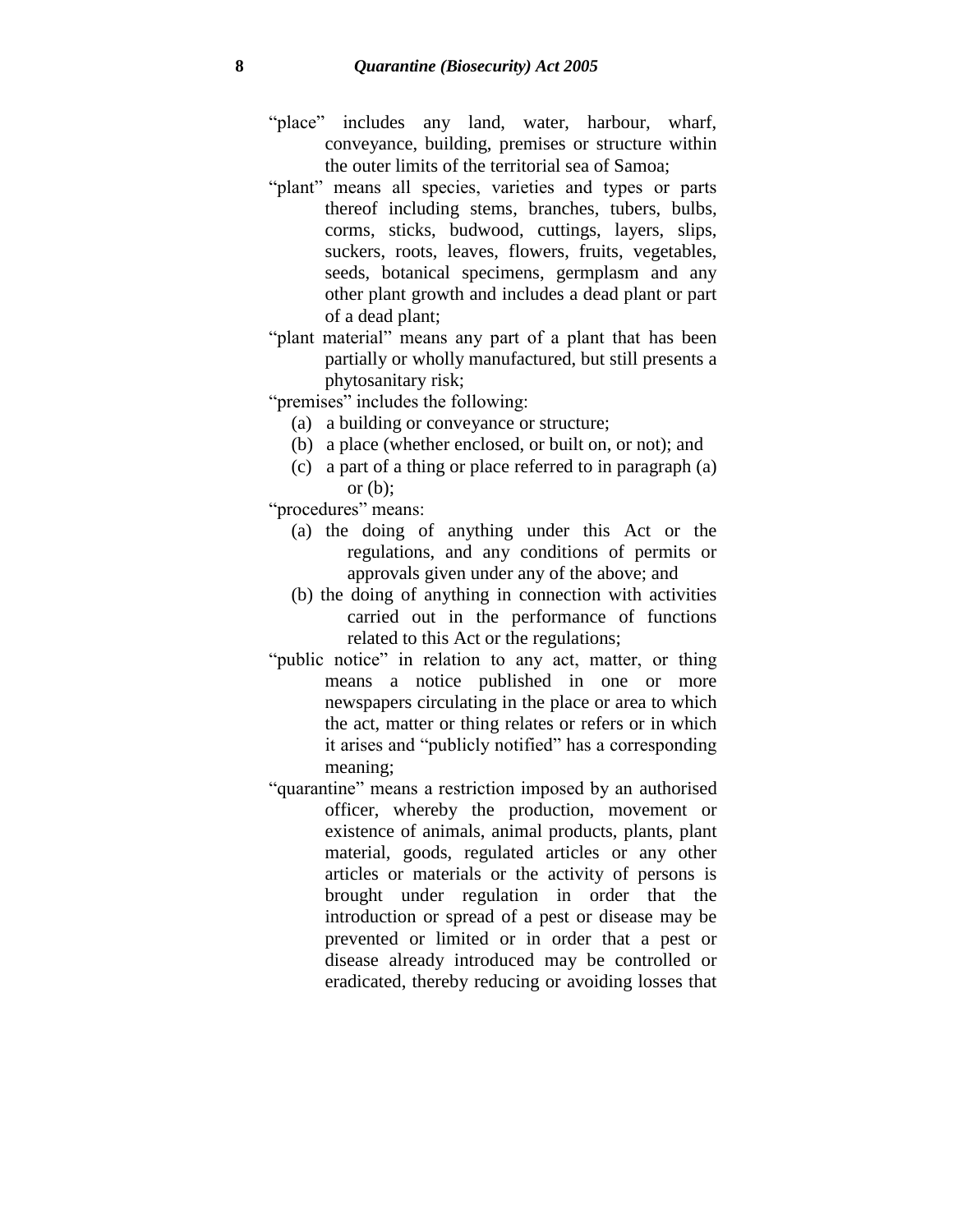otherwise occur through damage done by the pest or disease or through a continuing of control measures; "quarantine control" means:

- (a) a restriction imposed by an authorised officer whereby the production, movement or existence of regulated articles or any other article or material is brought under regulation; or
- (b) the activity of persons is brought under regulation, in order that the introduction or spread of a pest or disease may be prevented or limited or in order that a pest or disease already introduced may be controlled or eradicated;
- "quarantine station" includes a quarantine station, temporary quarantine station, a quarantine checkpoint, a post-entry quarantine station, and all facilities and services related to such quarantine station or check-point;
- "regulated article" means garbage, soil, pests, packing material, fittings, litter, manure or fodder and other materials, goods, substances, articles or equipment and includes one or more animals, animal products, plants or plant material the importation or movement of which may have potential to introduce or spread a pest or disease to or within Samoa;
- "re-ship" in relation to any imported plant, plant material, animal, animal product, material or regulated article, means to send it out of Samoa, either by the vessel in which it was imported, or by any other vessel;
- "risk analysis" means the process of evaluating biological or other scientific and directly related evidence related to a biosecurity risk to determine whether a pest or disease should be regulated and the strength of any sanitary or phytosanitary measures to be taken against it;
- "SPS Agreement" means the World Trade Organisation Agreement on Sanitary and Phytosanitary Measures and includes any amendments to or substitutions of that Agreement that are or will become binding on Samoa from;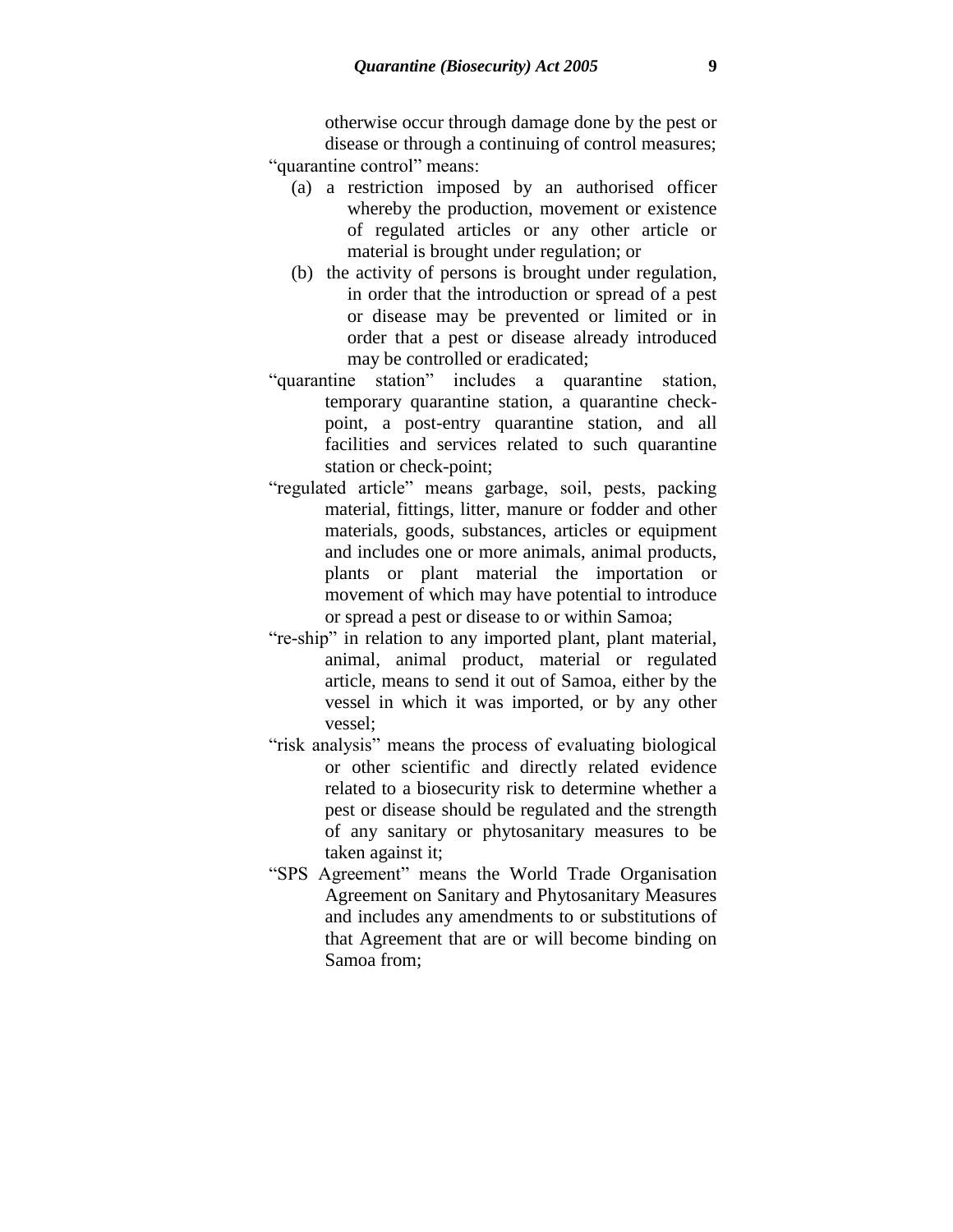- "Samoa" includes any land, place, water, harbour, wharf, port, airport, conveyance or premises within the outer limits of the territorial sea of Samoa;
- "soil" means loose earth material and includes rock and disintegrated rock which has an admixture of any organic material, soluble salts, gravel, compost or clay;
- "Territorial Sea" means the territorial sea as defined in the Maritime Zones Act 1999;
- "test" means an official examination to determine if pests or diseases are present;
- "timber" includes logs, branchwood, firewood and bark, and all wood which has been split, hewn, sawn or dressed but not otherwise manufactured, and further includes prefabricated building units, poles and the like, crossarms, shakes and shingles;
- "to treat" means to take measures to ensure removal of injurious materials or the elimination, sterilization or killing of any pests and diseases for the avoidance of contamination, including, among other measures, the cleaning, incineration, disinfection and disinfestation of regulated articles, or the reshipment thereof, and the destruction of pests and diseases;
- "vessel" means any ship, boat or other vessel or vehicle used in navigation by sea, or aircraft, and includes an off-shore industry mobile unit (being an overseas installation) that is bound for or is at a port;
- "vessel Log" means the record kept by a vessel that provides details of ports of call of the vessel and details of where any cargo or passengers have been taken on board.

### **3. Act to bind the Government and requirement for cooperation and mutual support**–**(1)** This Act binds the Government.

- **(2)** In undertaking their functions and powers under:
	- (a) this Act by the Minister, the Chief Executive Officer and the Ministry; and
	- (b) the Health Ordinance 1959 by the Minister responsible for Health from time to time, the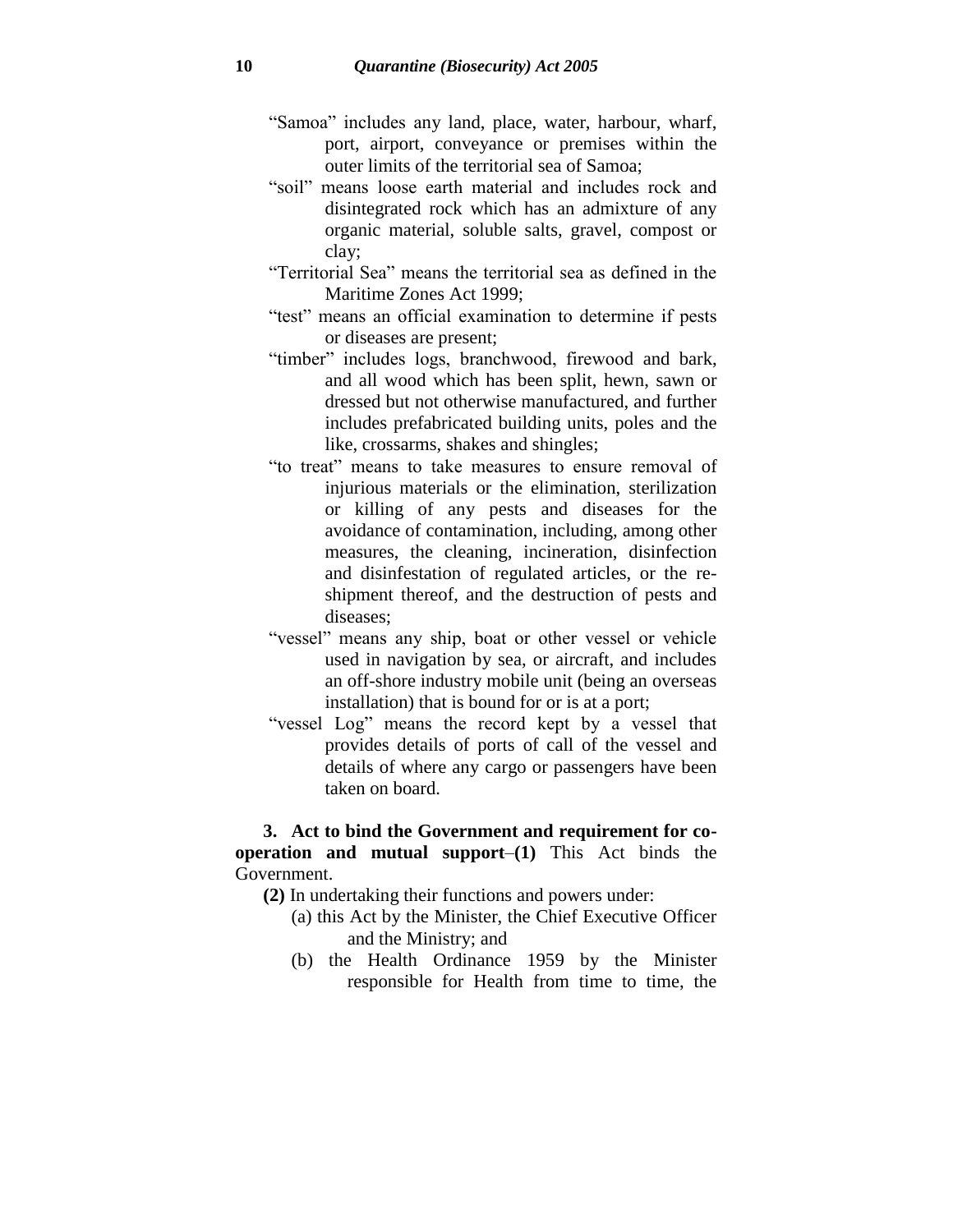Chief Executive Officer of the Ministry of Health and the Ministry of Health, –

the Ministers, the Chief Executive Officers and the Ministries shall co-operate and provide mutual support and assistance in dealing with any biosecurity risk to Samoa and the Samoan people.

### **PART 2 IMPORT BIOSECURITY**

**4. Scope of biosecurity** – In this Act, biosecurity includes, but is not limited to, measures:

- (a) for, or in relation to, the examination, exclusion, detention, observation, segregation, isolation, protection, testing, treatment and regulation of conveyances, installations, people, regulated articles or other goods or things; and
- (b) having as their object the prevention or control of the introduction, establishment or spread of pests and diseases that could cause significant damage to human beings, animals, plants, other aspects of the environment or economic activities.

**5. Minister may appoint ports and airports** – The Minister may by public notice appoint any specified ports or airports to be the only ports or airports at which regulated articles may lawfully be imported.

**6. Quarantine station**– **(1)** The Minister may by public notice define any land under the Minister's control or, with the written consent of the appropriate Minister or land owner, any land and declare it to be a quarantine station for the detention of one or more kinds of regulated articles, and may vary, alter, redefine, or abolish any such quarantine station.

**(2)** The cost of operating a quarantine station or of erecting specific purpose buildings and of purchasing necessary equipment and materials may be recovered from the user or users of the station or facility located within the station;

**(3)** The Chief Executive Officer may give directions on the regulation, management, and control of quarantine stations and the disposal, treatment or destruction of goods while in a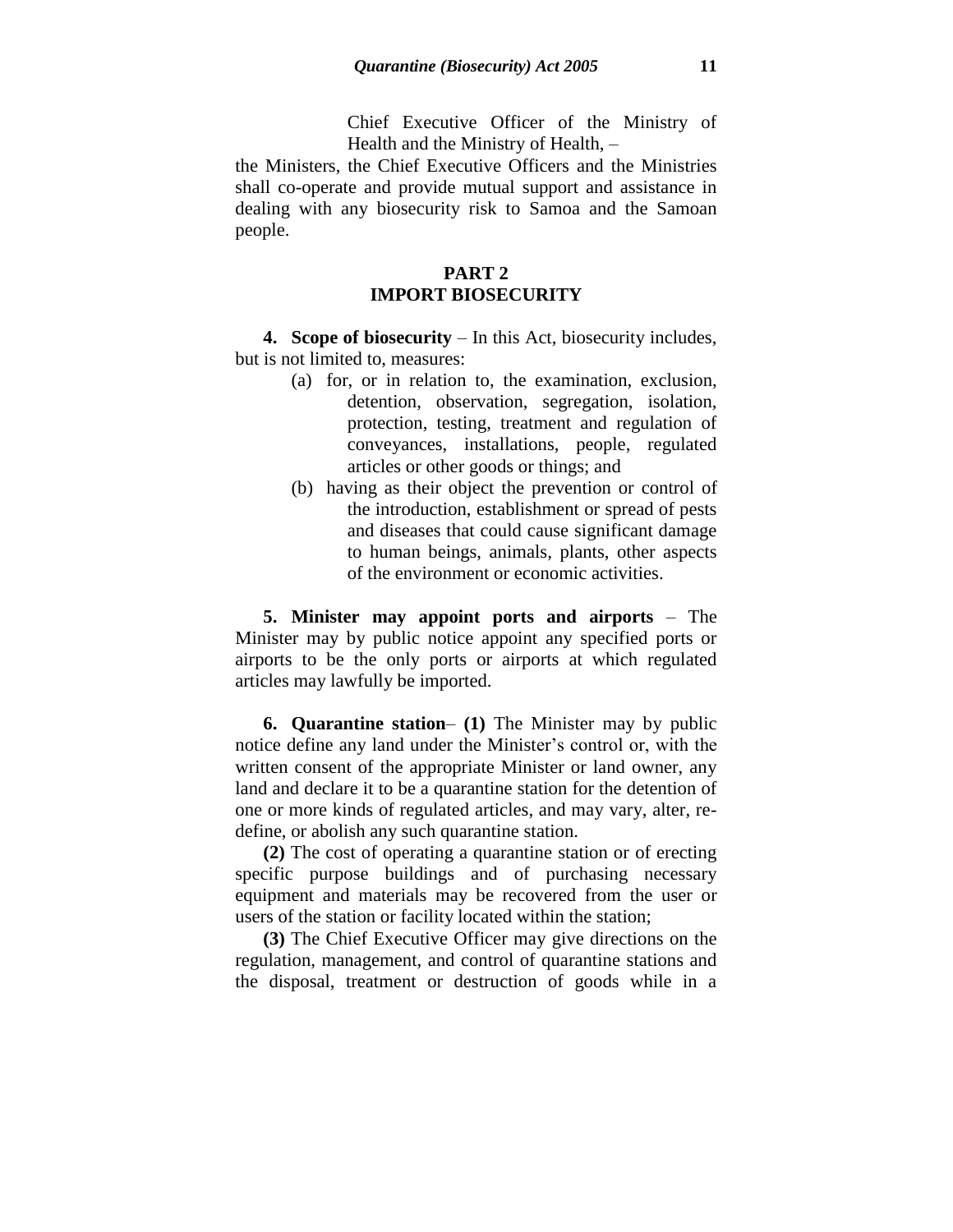quarantine station or in transit to or from a quarantine station and may by any such direction specify the time during which any regulated articles intended to be introduced into Samoa shall remain in a quarantine station.

**7. Particulars to be given**  $- (1)$  When a vessel arrives at a port or airport, the master, agent or representative of the vessel shall on request provide, produce and deliver to an authorised officer the passenger list, vessel log, manifest, journal and other vessel papers.

**(2)** Such papers shall contain sufficient detail to enable the identification of any regulated articles or persons which may be subject to quarantine control.

**(3)** It is an offence for any person to supply an authorised officer with false or incorrect or misleading or insufficient papers or other information in relation to goods or persons which may be subject to quarantine control.

**8. Examination of documents** – An authorised officer may, in carrying out functions under this Act or under any regulations, examine any vessel log, manifest, cargo stowage plan, passenger list or crew list or other document in any conveyance.

**9. Facilities at ports and airports**– **(1)** The operator and owner of a port or airport shall provide at no cost to the Ministry:

- (a) suitable furnished and equipped accommodation at the port or airport for the purposes of the proper operation and inspection functions to be performed by authorised officers; and
- (b) such shed accommodation as is necessary for the safe and effective inspection and, if necessary, the secure storage of goods; and
- (c) incineration or other equipment approved by the Chief Executive Officer and labour suitable for the proper disposal of garbage and regulated articles; and
- (d) such wall space and floor space as to allow for dump bins and quarantine signage to be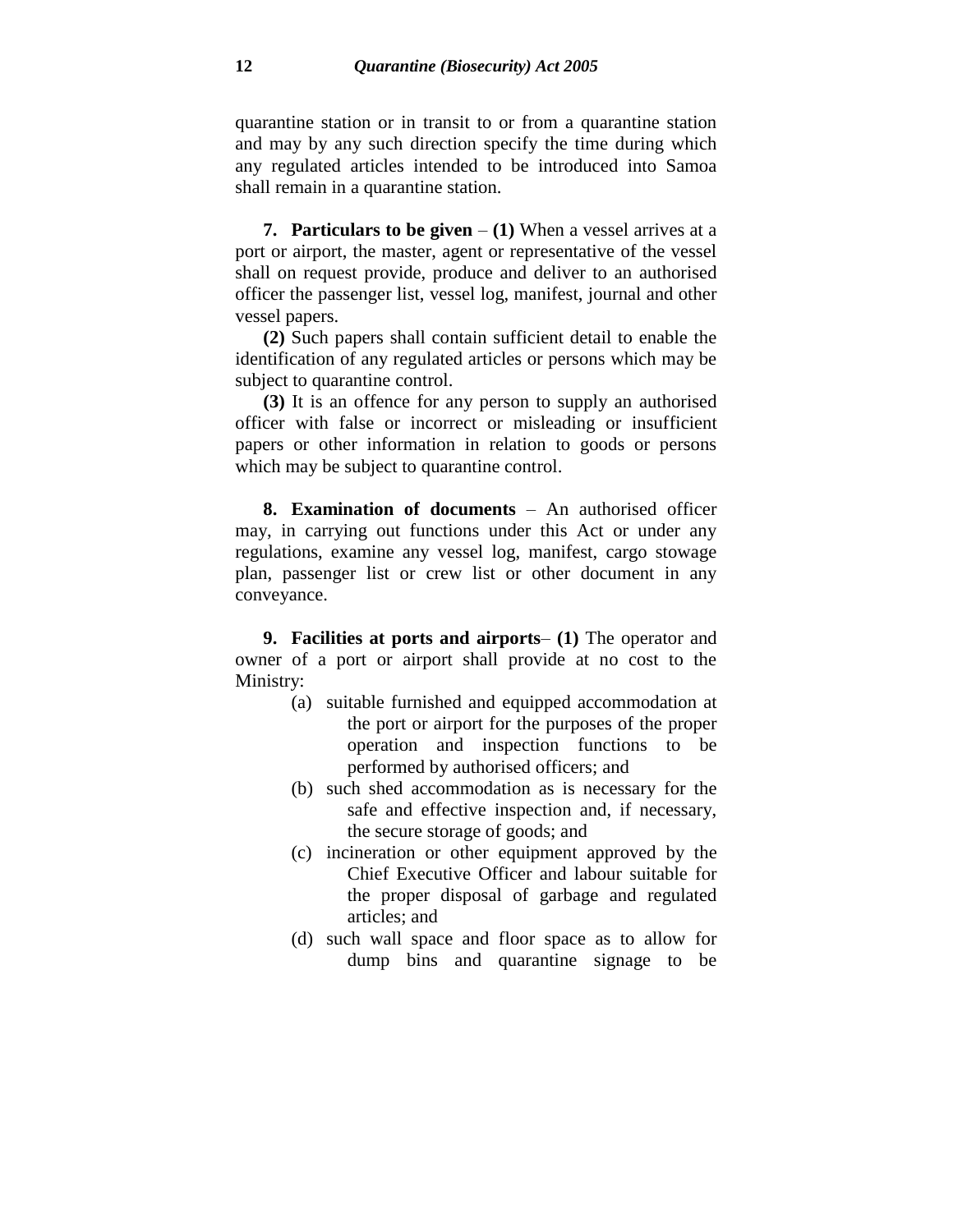prominently displayed to arriving passengers; and

- (e) containers specified by the Chief Executive Officer which are closable and capable of safely storing waste in the port or airport area; and
- (f) such other facilities which the Chief Executive Officer deems necessary for the performance of the quarantine function at ports and airports including but not limited to sanitary and phytosanitary monitoring facilities.

**(2)** A port and airport operator and owner shall fence, to the satisfaction of the Chief Executive Officer, the premises in which the incineration and other equipment and facilities referred to in subsection (1) is situated and keep such premises free from weeds and vermin.

**(3)** The Chief Executive Officer may determine by notice such conditions as are necessary to enable regulated articles to be safely disposed of in the context of subsection (1) and every port and airport operator and owner shall comply with such notice.

**10. Cleansing and disinfection of insanitary conveyance or installation** – **(1)** If an authorised officer reasonably believes that a conveyance or installation is likely to be in an insanitary condition, or is likely to be carrying diseases or pests of concern to Samoa, the officer may impose conditions by notice to the owner or master or agent or representative of the conveyance or installation, to require specified processes to be carried out in respect of the conveyance or installation in the manner specified in the conditions.

**(2)** Without limiting subsection (1):

(a) the processes that may be specified in a notice under subsection (1) include—

> (i) cleansing, disinfection, fumigation or other treatment of the conveyance or installation for the purposes of preventing the introduction, establishment or spread of diseases or pests; or

> (ii) production of samples of, or exchange or other treatment of, ballast water in a vessel; and

(b) the notice may specify where the specified process is to be carried out.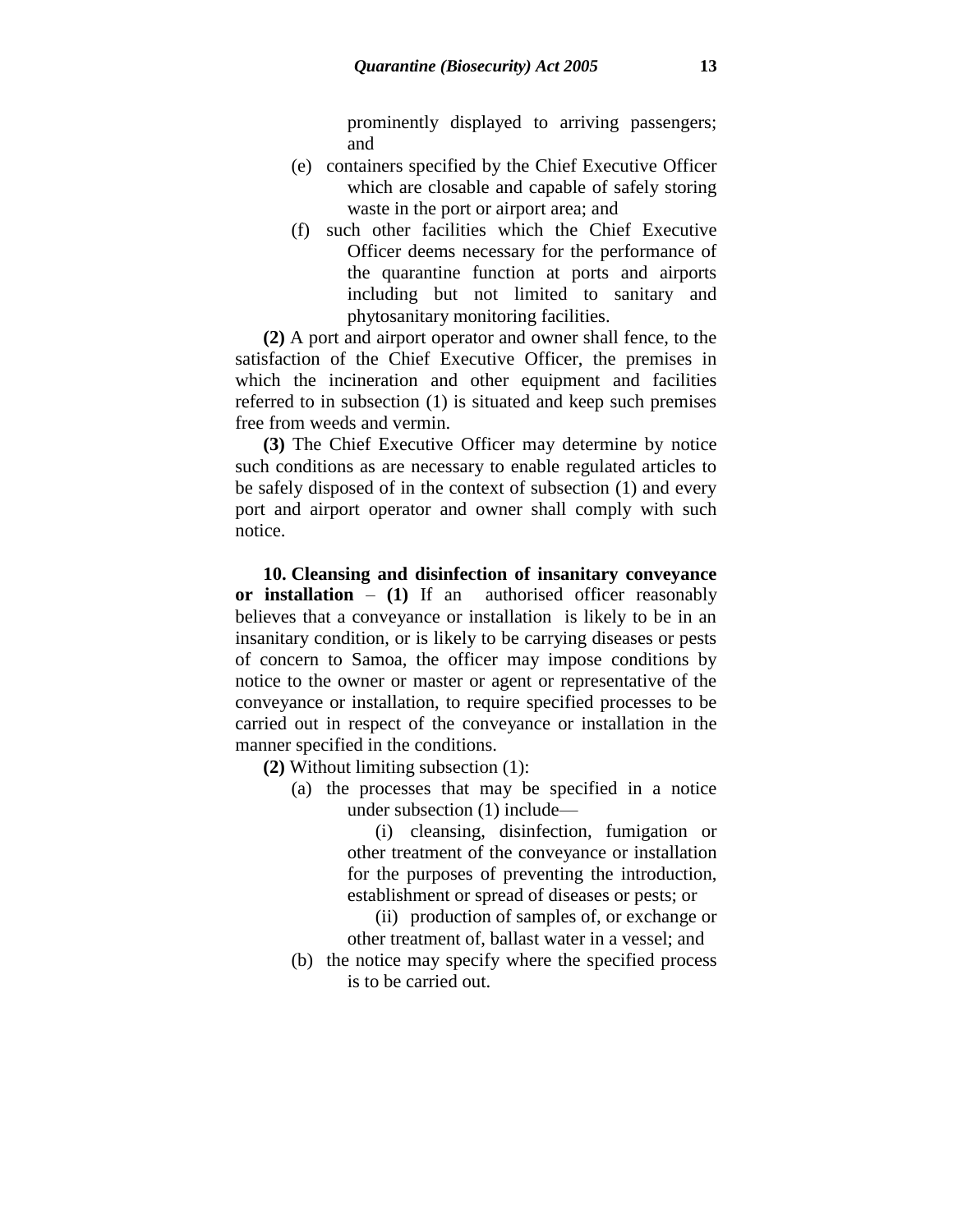**(3)** A person who fails or refuses to comply with a notice given under subsection (1) commits an offence.

**11. Landed cargo under quarantine control** – **(1)** This section applies to:

- (a) regulated articles that form part of the cargo of a conveyance and are landed in Samoa; and
- (b) goods that have been exposed to regulated articles.

**(2)** The Chief Executive Officer may order goods to be held under quarantine control.

**(3)** The following are "relevant acts" in relation to goods:

(a) moving the goods—

(i) from where they were landed to a place outside the precincts of the port or airport or installation, as the case may be; or

(ii) from a place to which they have been moved with the consent of an authorised officer;

(b) dealing with the goods; or

(c) interfering with the goods.

**(4)** A person who does a relevant act in relation to the goods without the written permission of an authorised officer or of the Chief Executive Officer commits an offence.

**(5)** An authorised officer or the Chief Executive Officer may give permission to a person to do one or more relevant acts in relation to specified goods.

**(6)** In deciding whether to give permission under subsection (5), an authorised officer or the Chief Executive Officer may have regard to such matters as they believe relevant and may issue permission subject to any conditions as they see fit.

**(7)** A permission may be expressed to be subject to a condition.

**12. Restriction on importation of regulated articles** – **(1)** No person shall import or introduce any regulated articles into Samoa:

- (a) without a written permit of the Chief Executive Officer or an authorised officer; or
- (b) in contravention of any regulations or requirements or conditions made under the provisions of this Act.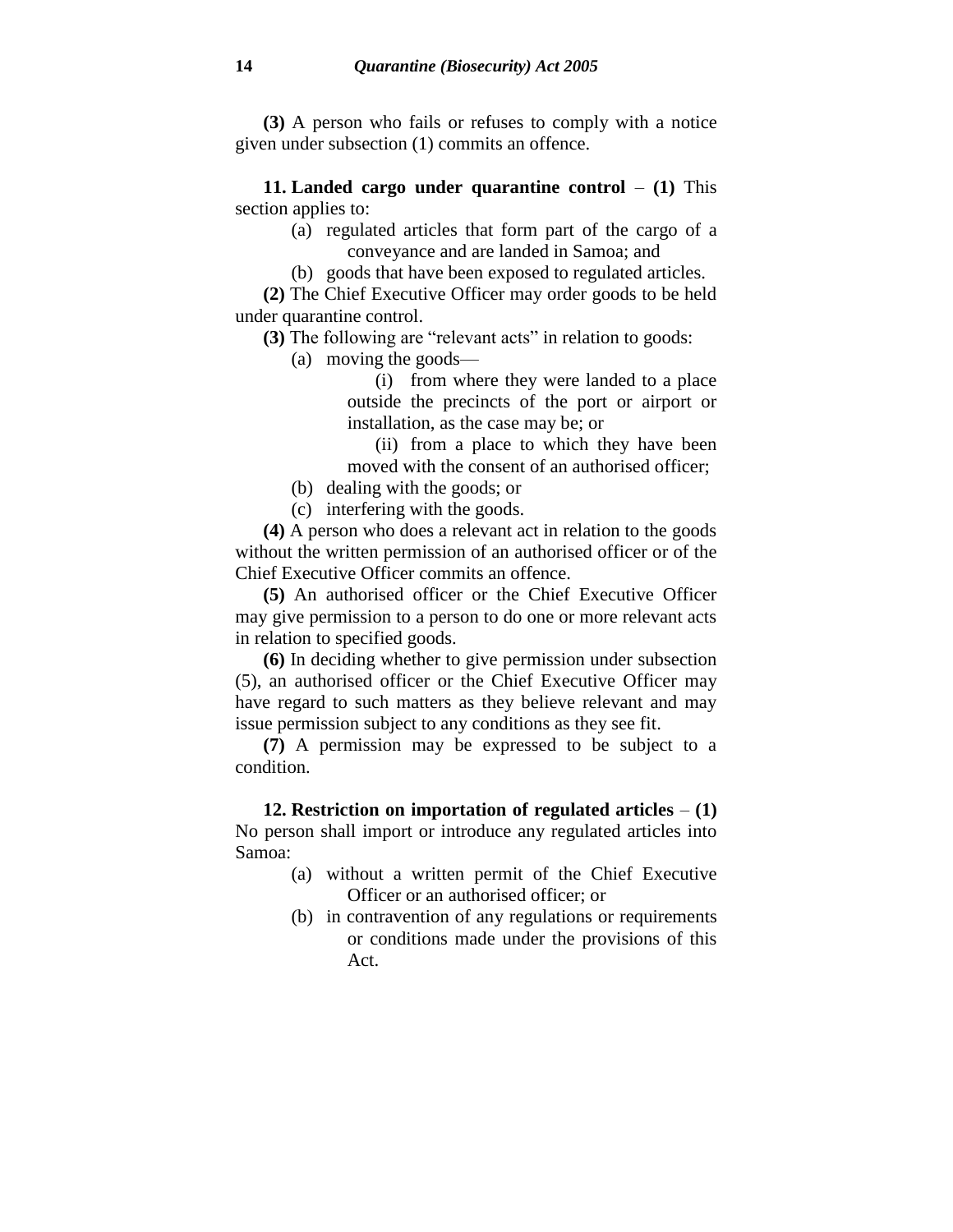**(2)** A permit issued under subsection (1)(a) is subject to such requirements and conditions as may be specified therein or in any regulations made under the provisions of this Act and, without limiting the generality of the foregoing:

- (a) requirements and conditions may be imposed which take effect after the importation or introduction of any regulated articles;
- (b) requirements and conditions may be imposed requiring the payment of a deposit or entering into a bond, with or without sureties, for compliance with the requirements and conditions of any such permit;
- (c) requirements and conditions may include a direction to spend whatever period of time in post entry quarantine which may be necessary for determining that the regulated articles are free from pests and diseases.

**(3)** A permit issued under this Act or any regulations may be general or may relate to a specified importation.

**(4)** A permit issued under this Act or any regulations may be revoked or varied at any time by the Chief Executive Officer or by an authorised officer having regard to any change in the biosecurity risk to Samoa.

**(5)** If a decision is taken to refuse the issue of a permit the applicant must be advised in writing of that decision.

**(6)** A regulated articles brought into Samoa in contravention of a provision of this section is dealt with under section 25.

**(7)** A person who contravenes a provision of this section commits an offence.

**13. Proof required of legal importation of regulated articles** – **(1)** An authorised officer may require any person possessing any regulated article which has been imported to furnish proof that the importation was effected in accordance with the provisions of this Act.

**(2)** If proof under subsection (1) is not provided to the satisfaction of the authorised officer, the regulated article may be seized and dealt with under section 25.

**14. Restriction on importation of cultures, etc.** – **(1)** No person shall import or offer for importation any living culture or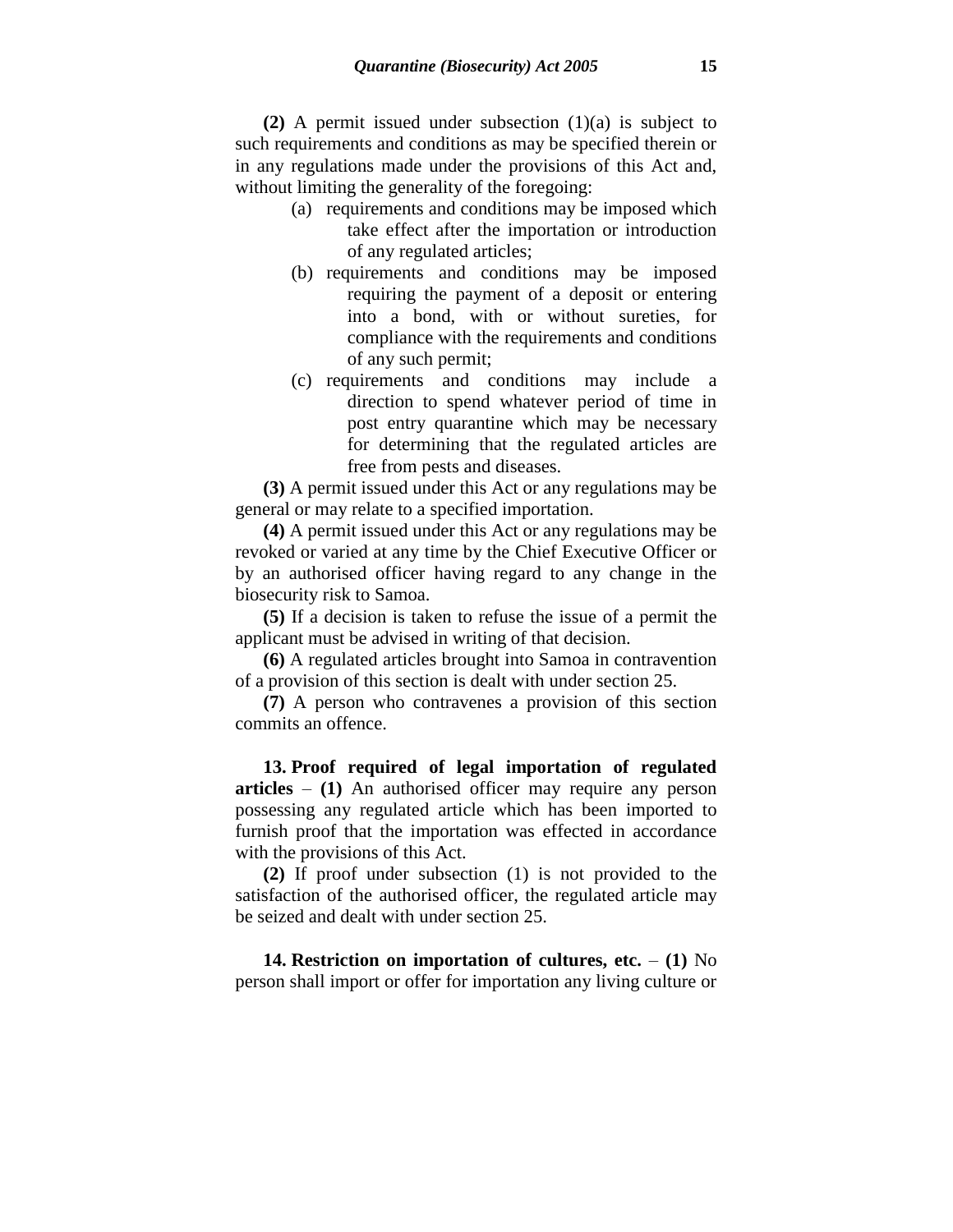organism, including but not limited to parasites, predators, arachnids, insects, nematodes, fungi, bacteria, viruses, mycoplasma, plant parasitic organisms, germplasm or other invertebrate animals, except by a written permit issued by the Chief Executive Officer and under such conditions specified in the permit.

**(2)** A person who contravenes subsection (1) commits an offence.

**15. Prohibition of importation of regulated articles** – **(1)** Despite sections 12 and 14 but subject to subsection (2), the Chief Executive Officer may by order, if of the opinion that there is an unacceptably high level of biosecurity risk in respect of goods and following receipt of appropriate scientific advice, prohibit the importation of goods, either generally or from any specified place and either absolutely or subject to such conditions or restrictions, as may be specified in the order.

**(2)** When the Chief Executive Officer orders the prohibition of the importation of goods under subsection (1), the Chief Executive Officer must before issuing the order take into account the risk analysis related to the goods.

**16. Notification of imports** – **(1)** The importer of a regulated articles shall notify the Chief Executive Officer of the intended date of arrival thereof and shall provide the Chief Executive Officer with such additional information as the Chief Executive Officer may require.

**(2)** For regulated articles that contain a genetically modified organism, the notification under subsection (1) shall state whether the article contains a genetically modified organism.

**(3)** A person who contravenes any of the provisions of this section commits an offence.

**17. Dispatch of regulated articles to Samoa** – **(1)** For the purposes of this section, no person is taken to have introduced into Samoa a regulated article where such article is received by the person from beyond Samoa without the person's consent given before dispatch of the article to Samoa.

**(2)** Even if a person receives a regulated article from beyond Samoa without the person's consent given before dispatch of the regulated article, the person shall, on receipt of the regulated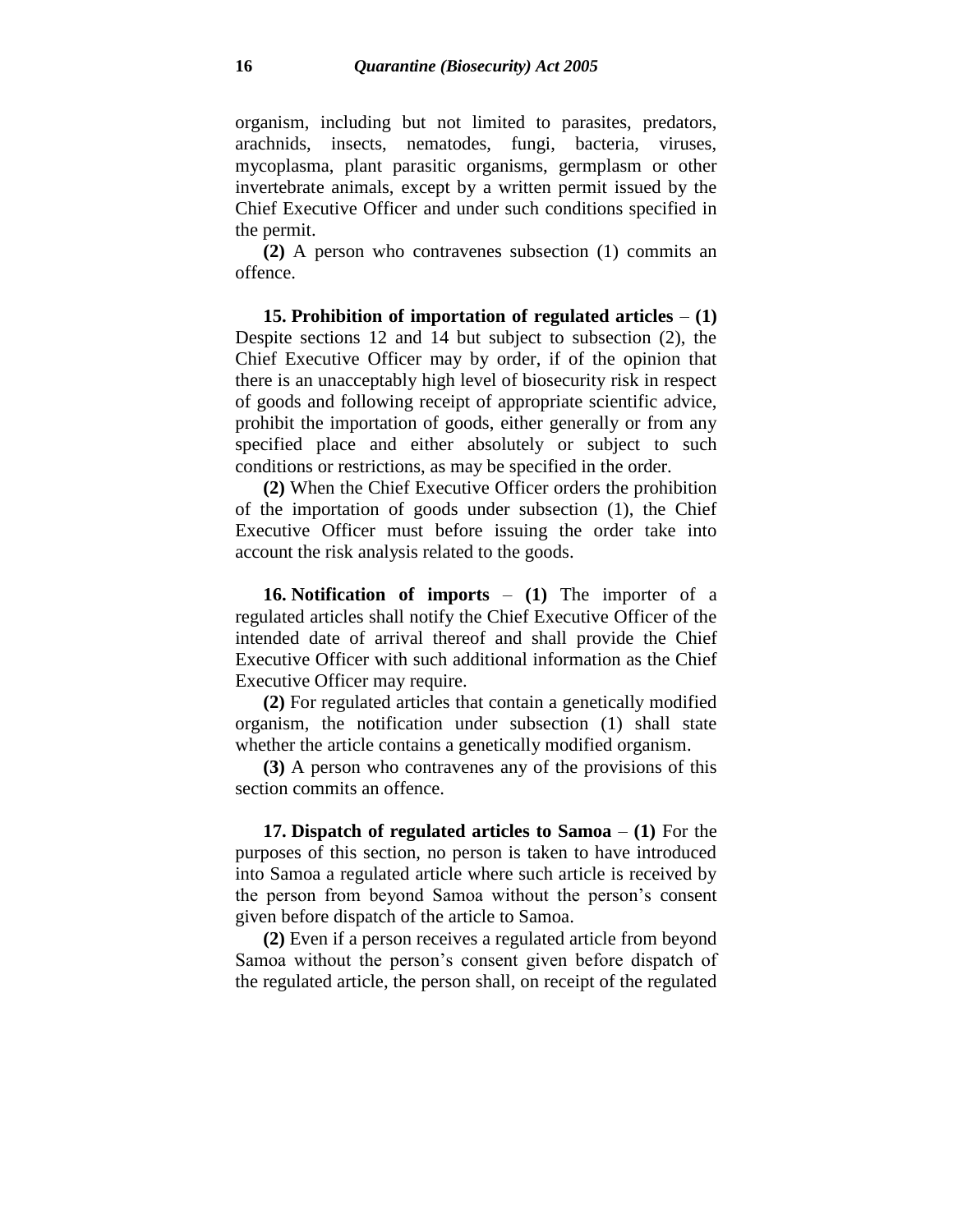article, immediately notify an authorised officer and carry out to the satisfaction of the authorised officer such directions as the authorised officer may give as to the destruction, disposal or treatment of the regulated article.

**(3)** A person who contravenes subsection (2) commits an offence.

**18. Inspection on arrival** – **(1)** The inspection or examination of regulated articles may be by any means.

**(2)** On the arrival from any place outside Samoa of any vessel, an authorised officer may require to be opened any package or inspect or examine any goods for the presence of:

- (a) any regulated article intended for importation; and
- (b) any regulated article which has been landed from the vessel, and, if found to be infested, the authorised officer may require that it be denied entry, disposed of or treated in such a manner as to eliminate the infestation prior to its release.

**(3)** After an inspection or examination under this section an authorised officer shall:

- (a) subject to subsection (4), if of the opinion that there is an unacceptable level of biosecurity risk in respect of the regulated article, order the article into quarantine control; or
- (b) if of the opinion that there is no unacceptable level of biosecurity risk in respect of the regulated article, release the article from quarantine and permit it to be delivered to the importer.

**(4)** When an authorised officer orders any article under subsection 3(a) into quarantine control, the authorised officer shall before issuing the order take into account:

- (a) the risk analysis related to the article; and
- (b) the control, inspection and approval procedures under the SPS Agreement.

**19. Examination of imported goods** – **(1)** An authorised officer may examine any imported goods that have been released from quarantine control.

- **(2)** After the examination the authorised officer shall:
	- (a) subject to subsection (3), if of the opinion that there is an unacceptably high level of biosecurity risk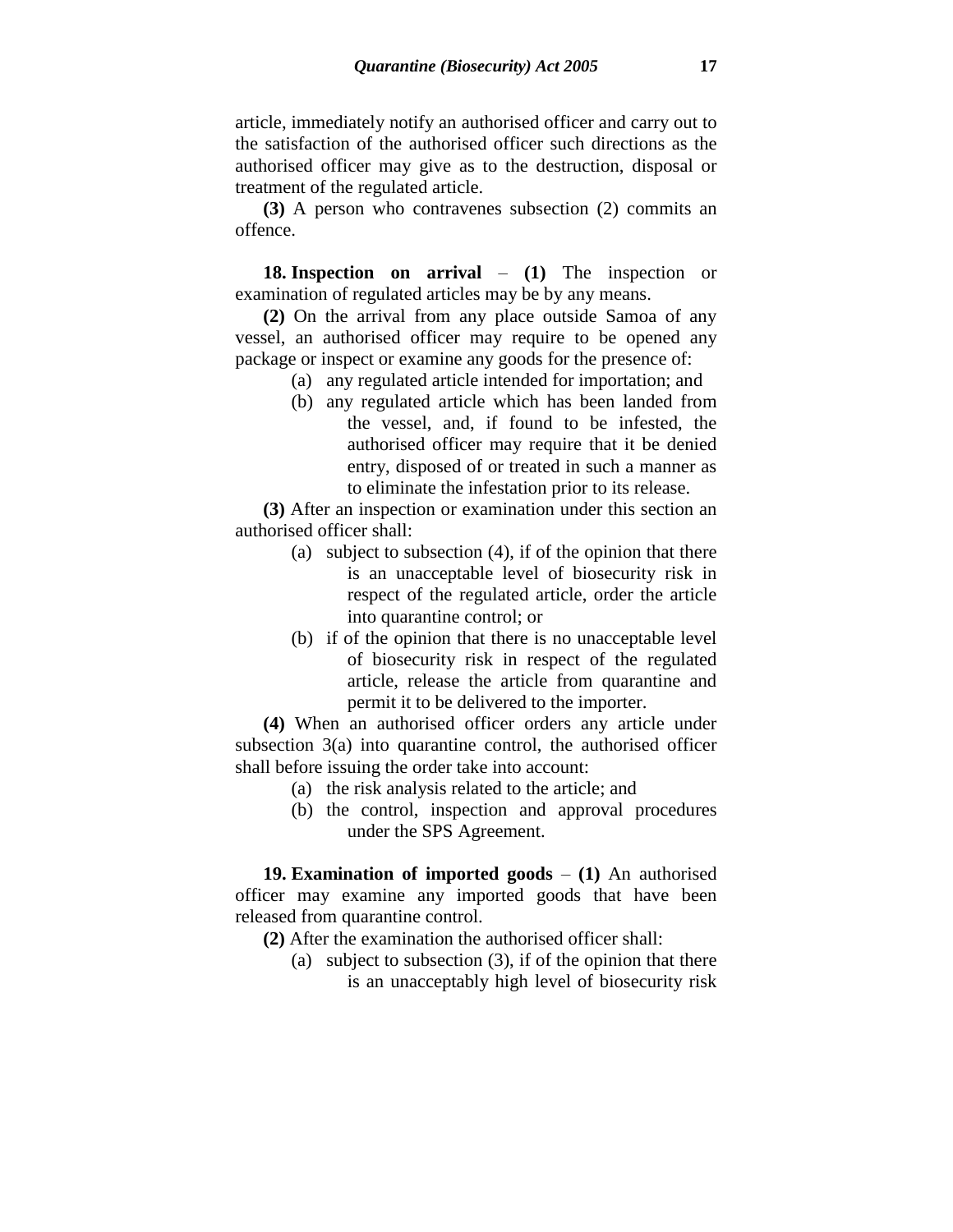in respect of the goods, order the goods into quarantine control; or

(b) if of the opinion that there is no unacceptably high level of biosecurity risk in respect of the goods, release the goods from quarantine and permit them to be delivered to the importer.

**(3)** When an authorised officer orders any goods under subsection 2(a) into quarantine control, the authorised officer shall before issuing the order take into account:

- (a) the risk analysis related to the goods; and
- (b) the control, inspection and approval procedures under the SPS Agreement.

**20. Inspection of in-transit shipments** – **(1)** When a conveyance carrying a regulated article from any place outside Samoa arrives at its first port or airport of entry in Samoa the importer or their agent or the representative thereof shall land all or any such part thereof as the authorised officer may direct for inspection and treatment if required and the regulated article shall not be removed, transhipped or diverted for inspection, treatment or discharge to a second destination or port or airport of entry except in the manner or subject to any conditions as directed by the authorised officer.

**(2)** A person who contravenes subsection (1) commits an offence.

**(3)** If it is necessary to store any article referred to in subsection (1), any costs associated with this process is the responsibility of the importer of the article or their agent or representative.

**21. Importation for special purposes** – **(1)** Despite sections 12 and 14, the Chief Executive Officer may issue a permit under the provisions of this Act in respect of any regulated articles required to be imported or introduced into Samoa for:

- (a) the purpose of research or experiment to improve the quality of plants, animals or the wider environment in Samoa and the products to be derived therefrom; or
- (b) the purpose of any zoological garden or display approved by the Chief Executive Officer; or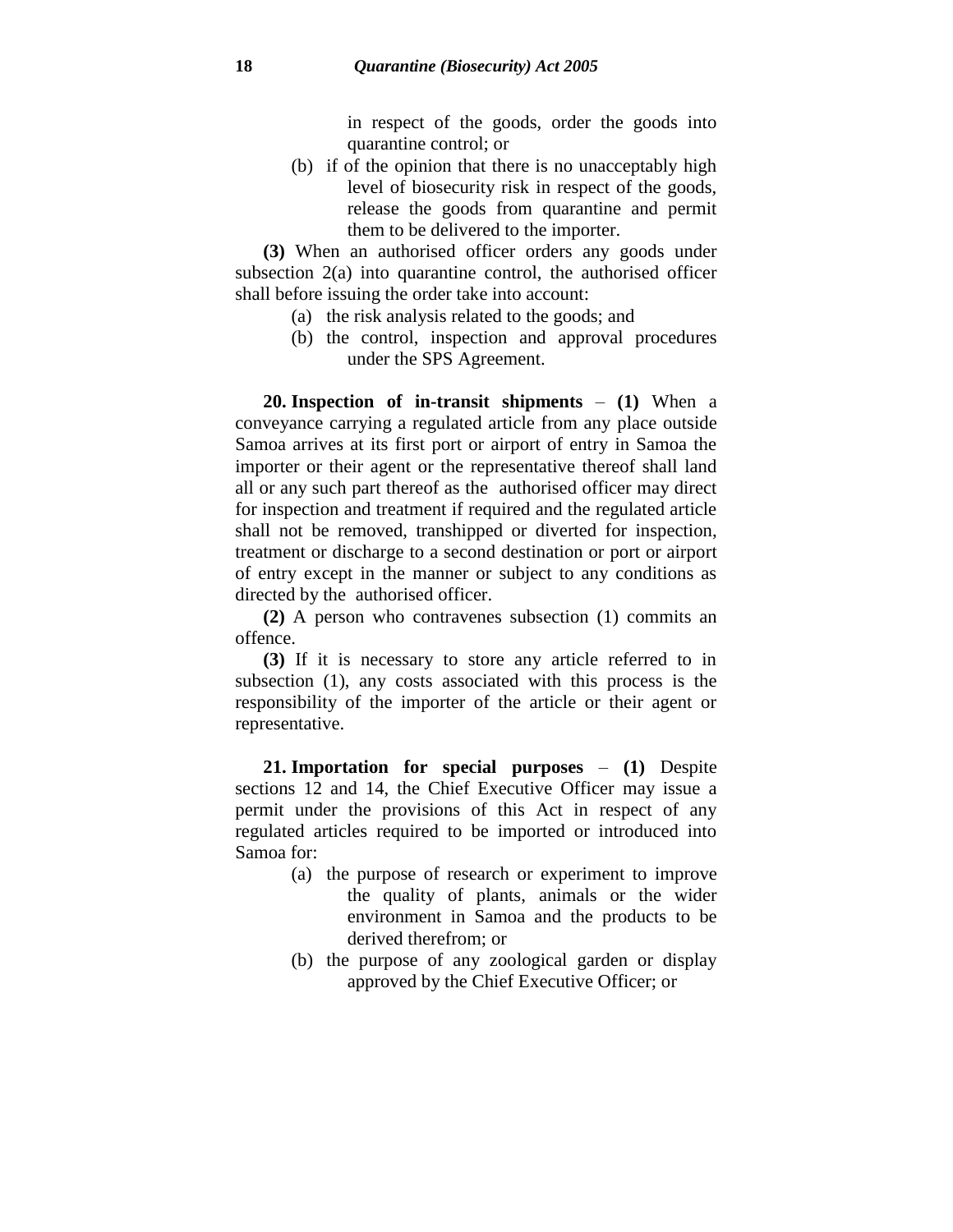(c) for any other special purpose approved in writing by the Chief Executive Officer.

**(2)** Conditions as deemed necessary may be imposed on such an importation.

**22. Inspection and treatment** – On the arrival of a conveyance in Samoa, if an authorised officer has reason to believe the conveyance is contaminated or otherwise infected, the officer shall:

- (a) enter and inspect the conveyance and apply seals, treatment or other measures commensurate with any risk of the presence or spread of pests and diseases; and
- (b) require such treatment to be undertaken at the expense of the owner or operator of the conveyance as necessary to avoid the introduction of a pest or disease to Samoa.

**23. Ports and airports of entry** – **(1)** No regulated articles may be imported except through the ports or airports prescribed for the entry of such articles.

**(2)** Regulated articles requiring treatment as a condition of entry may be imported only through those ports or airports specified for their entry in the permit for their importation.

**(3)** Regulated articles arriving at the first port or airport of entry in Samoa may be permitted by an authorised officer to be diverted under quarantine control to an alternate port or airport, subject to such conditions as the authorised officer may direct, for treatment and disposition in accordance with subsection  $(4)(b)$ .

**(4)** When a conveyance carrying regulated articles arrives in Samoa, the following provisions are observed:

- (a) regulated articles intended to be conveyed to ports or airports other than the first port or airport of entry may be allowed to proceed to the ports or airports of destination if treatment facilities are available at such ports or airports;
- (b) regulated articles intended to be conveyed to ports or airports where treatment facilities are not available are to be landed for inspection, and treatment if required, or are to be diverted to a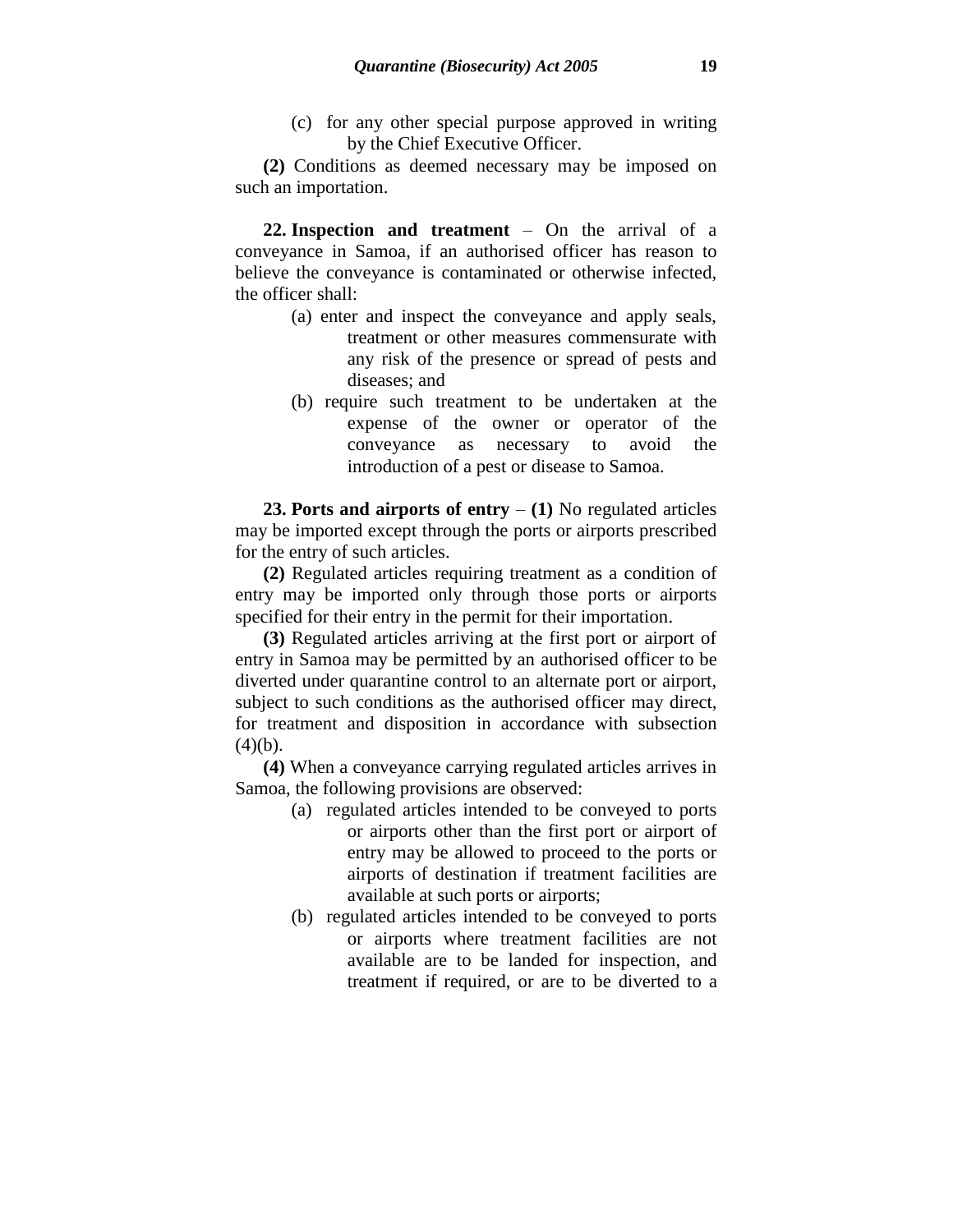port or airport where treatment facilities are available, there to be landed, inspected and treated, if necessary, and transhipped under quarantine control;

(c) an authorised officer shall issue a release, in writing, when satisfied that the shipment of regulated articles complies with the requirements of this Act.

**(5)** A person who contravenes subsection (1) or (2) or who knowingly has in their possession, or who takes from quarantine control, any regulated articles before an authorised officer has approved their release under subsection (4)(c) commits an offence.

**24. Duty of Immigration, Customs and Postal Officers** – (1) At ports and airports, all Immigration Officers, Customs Officers and Officers of the agencies responsible for the handling and delivery of postal articles (Postal Officers) shall:

- (a) provide authorised officers with such assistance as the authorised officers may reasonably require to undertake their functions and duties under this Act; and
- (b) unless the Minister directs otherwise, ensure that authorised officers have priority over such officers in undertaking their duties under this Act.

**(2)** All Customs, Immigration and Postal Officers shall assist in carrying out the provisions of this Act and assist with the prevention of the introduction into Samoa or the bringing to any part of Samoa of anything contrary to this Act, and for that purpose they may, in respect of anything so introduced or so brought or attempted to be introduced or brought, exercise all the powers conferred by the respective postal, customs or immigration legislation.

**(3)** If a Customs or Immigration or Postal Officer has reason to believe that goods under their supervision or control may be a biosecurity risk the officer shall immediately notify the Chief Executive Officer or an authorised officer.

**(4)** A Customs or Immigration or Postal Officer may detain goods so as to allow for further inspection by an authorised officer.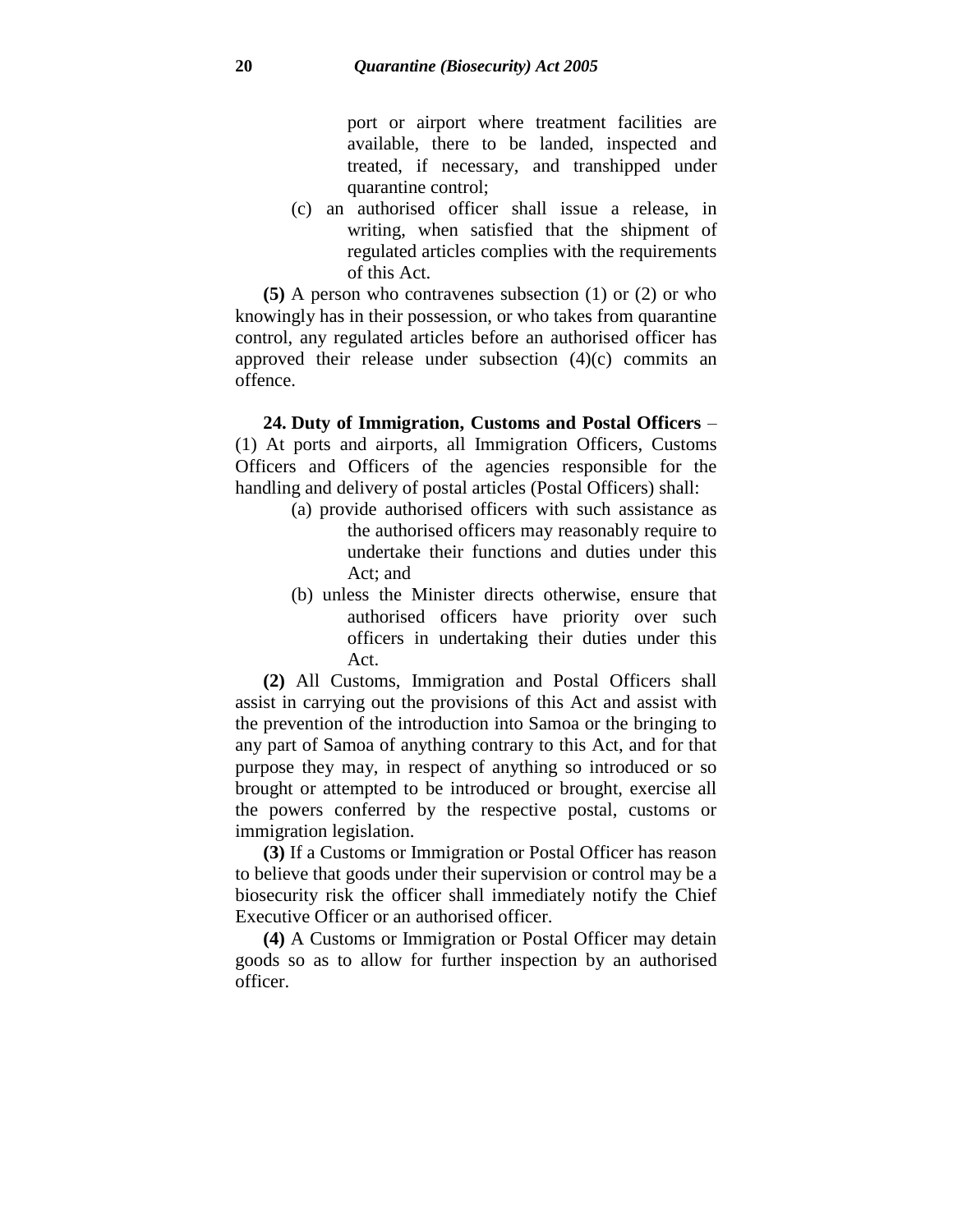**25. Seizure and biosecurity** – **(1)** Any regulated articles imported in contravention of the provisions of this Act or of any regulations or directions or orders made thereunder may, together with any descendant or anything cultivated there from and any other thing which may thereby be infected, be seized by an authorised officer and may be disinfected or be required to be taken to a quarantine station or be placed in isolation or

under biosecurity conditions for further inspection and treatment as may be required.

**(2)** If any regulated articles are found on any conveyance by an authorised officer which are not being imported or introduced into Samoa in accordance with the provisions of this Act or are not listed on the manifest of such conveyance, the authorised officer may direct either that the regulated articles be retained on the conveyance or re-shipped.

**(3)** An authorised officer, whenever the officer considers necessary, may direct that anything seized pursuant to subsection (1) be destroyed or otherwise disposed of where the seized article has a value not more than such amount approved by the Chief Executive Officer.

**(4)** The Chief Executive Officer, whenever the Chief Executive Officer considers necessary, may direct that anything seized pursuant to subsection (1) be destroyed or otherwise disposed of.

**(5)** No proceedings shall lie for actions taken pursuant to subsections  $(1)$ ,  $(2)$ ,  $(3)$  and  $(4)$  and no compensation is payable in respect thereof and all costs and expenses of and attendant upon any such seizure of any regulated articles or thing and the destruction or other dealings therewith shall be borne by the importer thereof and shall be recoverable from the importer as a debt due to the Government.

**(6)** If action is taken under subsection (3) or (4), a receipt is to be issued for any article or thing seized.

**26. Duty to prevent animal from being landed** – **(1)** The owner, charterer, agent, master or captain of any conveyance arriving in Samoa shall:

> (a) prevent any animal from being landed from such conveyance unless permitted by an authorised officer; and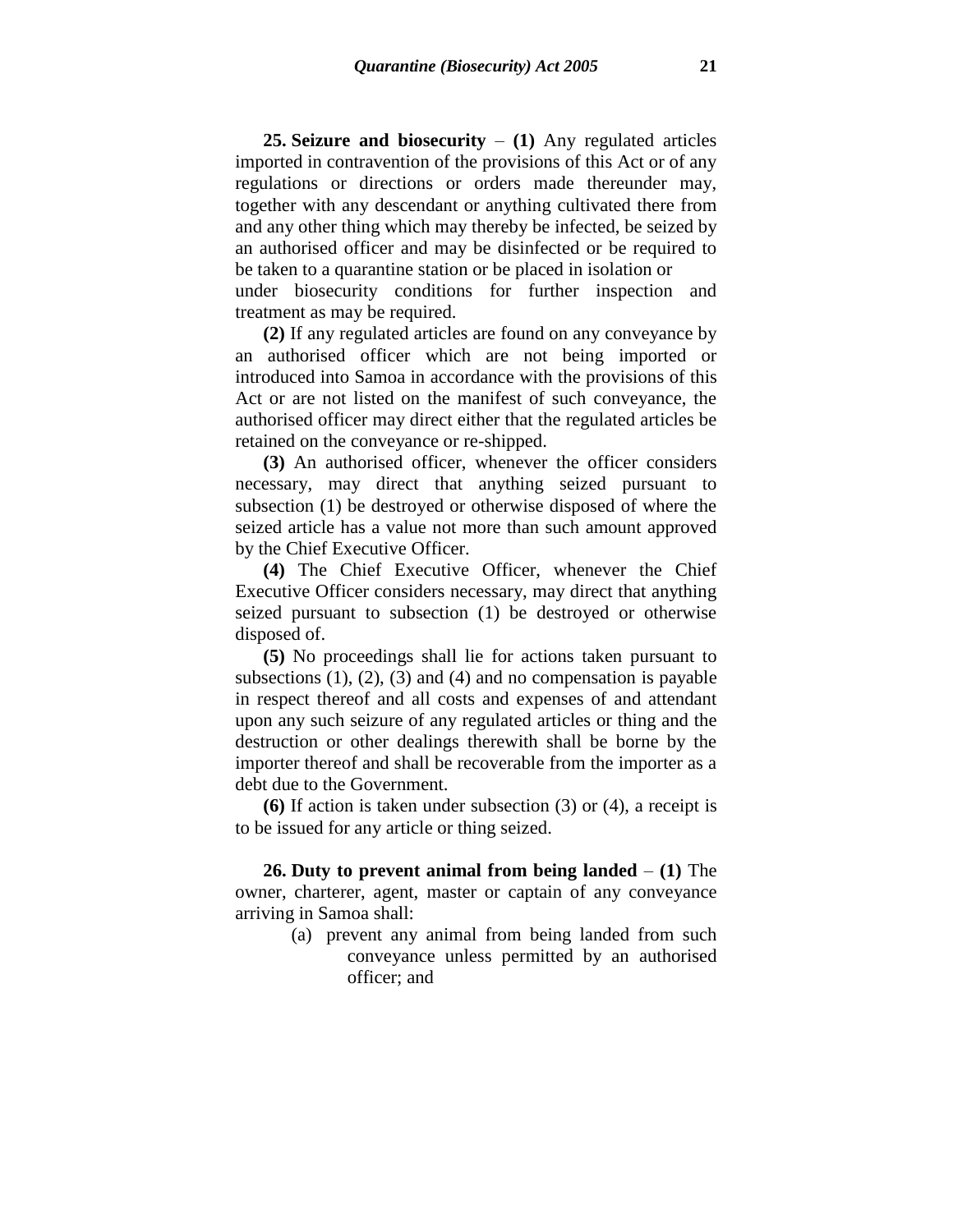- (b) take reasonable measures to prevent the deliberate or accidental landing or release of any such animal; and
- (c) comply with such conditions as the authorised officer determines; and
- (d) if so required by an authorised officer, enter into a bond as specified in the regulations.

**(2)** A person who contravenes any of the provisions of subsection (1) commits an offence.

**(3)** If the Chief Executive Officer believes there is a biosecurity risk associated with an animal landed in contravention of subsection (1), the Chief Executive Officer may order the destruction of the animal concerned.

**27. Identification of packages** – (1) Boxes, cases, crates, packages, bales or other containers in which regulated articles are imported are to be identified to include the nature of the contents, country and locality of origin, name and address of the shipper and the consignee.

**(2)** The identification of goods under subsection (1) is sufficient to enable goods subject to quarantine control to be identified.

**(3)** A person who imports anything into Samoa in contravention of any of the provisions of this section commits an offence.

**28. Declaration by passengers** – **(1)** Persons arriving in Samoa shall declare, in writing on the declaration form used for arrival clearance purposes, or in such other manner as may be prescribed, their possession of or intention to import any regulated article and the authorised officer at the time of importation thereof, shall obtain such declaration from each person arriving from overseas.

**(2)** A person who makes a false or misleading or incomplete declaration under subsection (1) commits an offence.

**29. Discharge and treatment of garbage and ballast water** – **(1)** No person shall, without the permission of an authorised officer and subject to such terms and conditions as the officer may impose, discharge any garbage or ballast water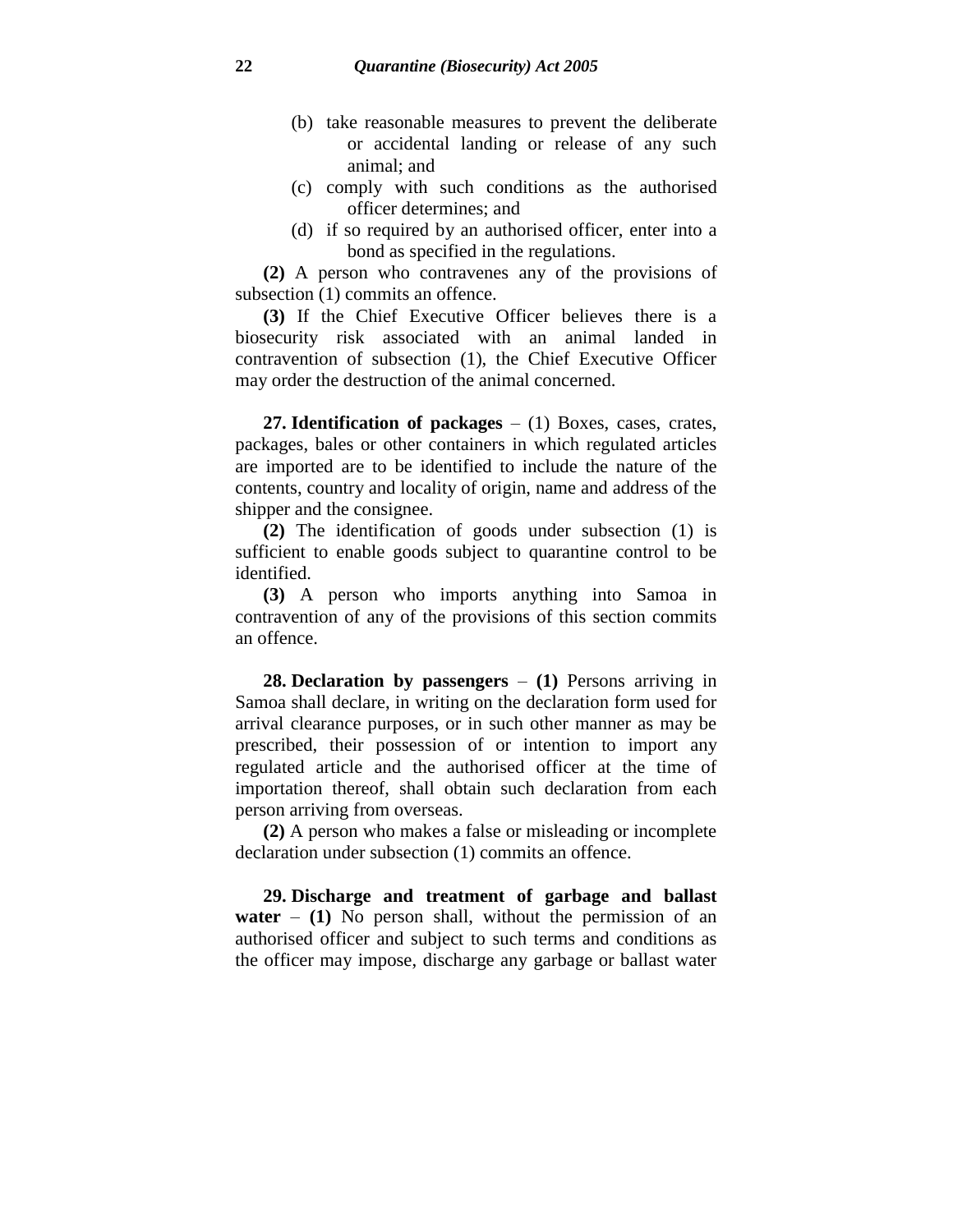into Samoa or the territorial sea or cause it to be so discharged or to be landed from a conveyance.

**(2)** A person who contravenes subsection (1) commits an offence.

### **PART 3 PEST AND DISEASE CONTROL**

**30. Pest and disease surveys** – **(1)** The Chief Executive Officer may conduct or cause to be conducted pest and disease surveys in Samoa in the discharge of responsibilities under this Act or in relation to facilitating the production of goods or the export of goods from Samoa.

**(2)** All persons shall assist the Chief Executive Officer in the conduct of any survey under subsection (1) and shall provide any information which the Chief Executive Officer may reasonably require.

**(3)** A person who contravenes subsection (2) commits an offence.

**31. Declaration and control of infected areas** – **(1)** If the Chief Executive Officer has cause to believe or suspect that any animal or plant which is on or in any land or water is suffering from or is affected by or infected with any pest or disease and is likely to be of quarantine concern to Samoa the Chief Executive Officer shall by public notice declare that land or water and such other land or water (if any) in the neighbourhood as may be specified, to be an infected area.

**(2)** Subject to subsection (3), a copy of the notice under subsection (1) is given to the occupier of each piece of land or water included in the infected area.

**(3)** If an occupier cannot be identified or located for the purpose of serving a copy of the notice as required by subsection (2) the Chief Executive Officer shall cause a copy of the notice to be displayed on the land or water in a manner that is calculated to come to the attention of the occupier.

**(4)** A notice under subsection (1) is to be in a form approved for the purpose by the Chief Executive Officer.

**(5)** When an infected area is declared under subsection (1), the Chief Executive Officer may require the Commissioner of Police and any Ministry or statutory corporation or agency of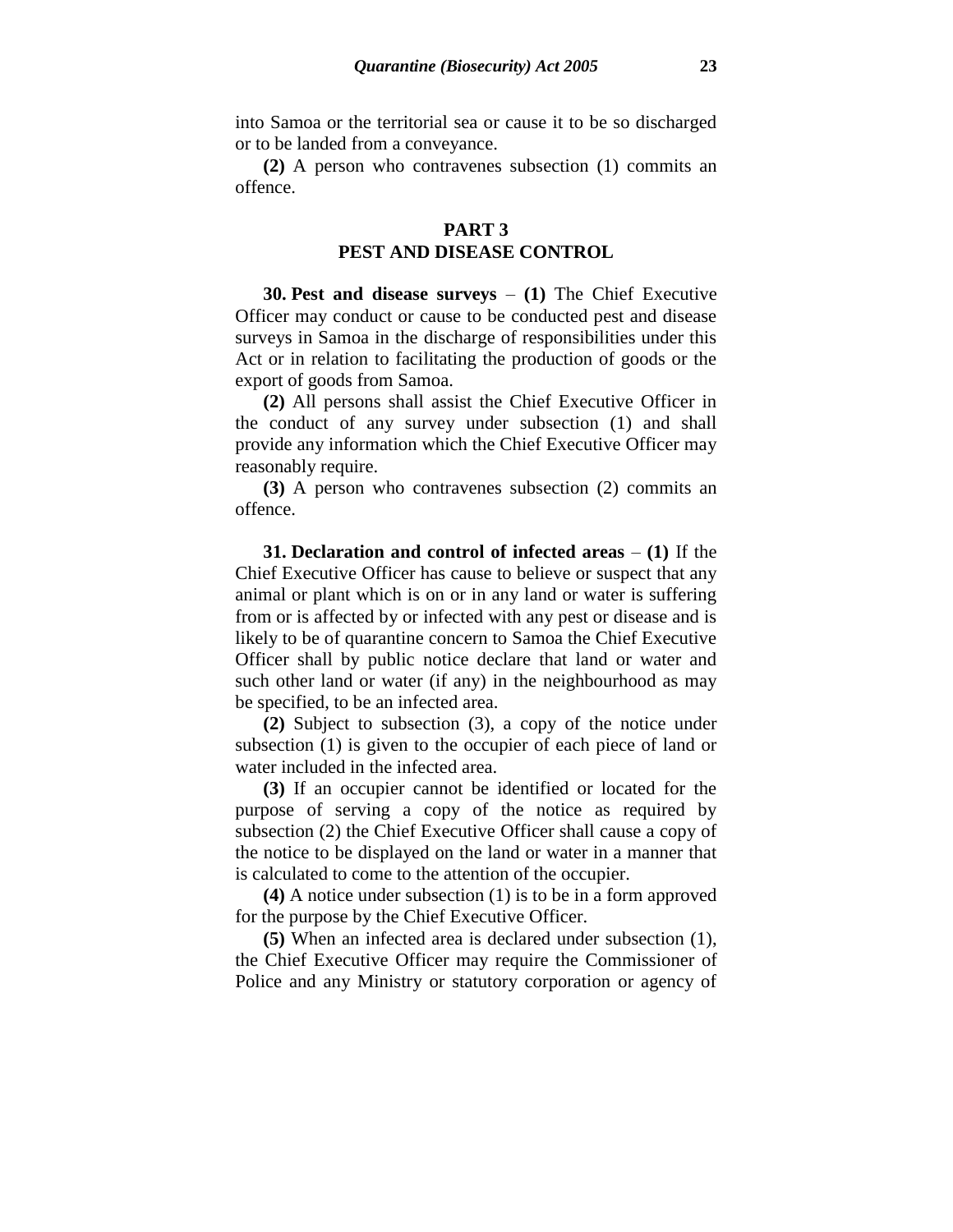the Government, including but not limited to any officer of the Airports Authority or Samoa Ports Authority, to use their powers and resources to assist in the control or eradication of a pest or disease and such assistance may include but is not limited to:

- (a) setting up roadblocks and checkpoints at all exits from the infected area; and
- (b) the setting up of facilities for the cleansing and disinfection of all persons and conveyances and any other thing likely to spread any pest or disease.

**(6)** The Chief Executive Officer shall cause to be set up adequate facilities for:

- (a) the disinfection of all conveyances, crates, containers, packing and any other things which are likely to carry pests or diseases and which are being sent out of an infected area; and
- (b) the detailed inspection and disinfection of all persons and their possessions leaving the infected area so as to prevent any person, clothing, footwear, implements or any goods, which in the opinion of the authorised officer are likely to be infected, from leaving the infected area.
- **(7)** A person commits an offence who:
	- (a) resists or wilfully obstructs or wilfully fails to comply with any direction of the Chief Executive Officer or any authorised officer or any police officer or any other person who is acting in performance of their duties under this section; or
	- (b) knowingly enters or leaves an infected area or removes any goods from an infected area otherwise than in accordance with such conditions as may be specified by the Chief Executive Officer or an authorised officer; or
	- (c) knowingly moves any goods out of or into an infected area, or from one place within an infected area to another place within that infected area, without the written permission of the Chief Executive Officer or an authorised officer or otherwise than in accordance with such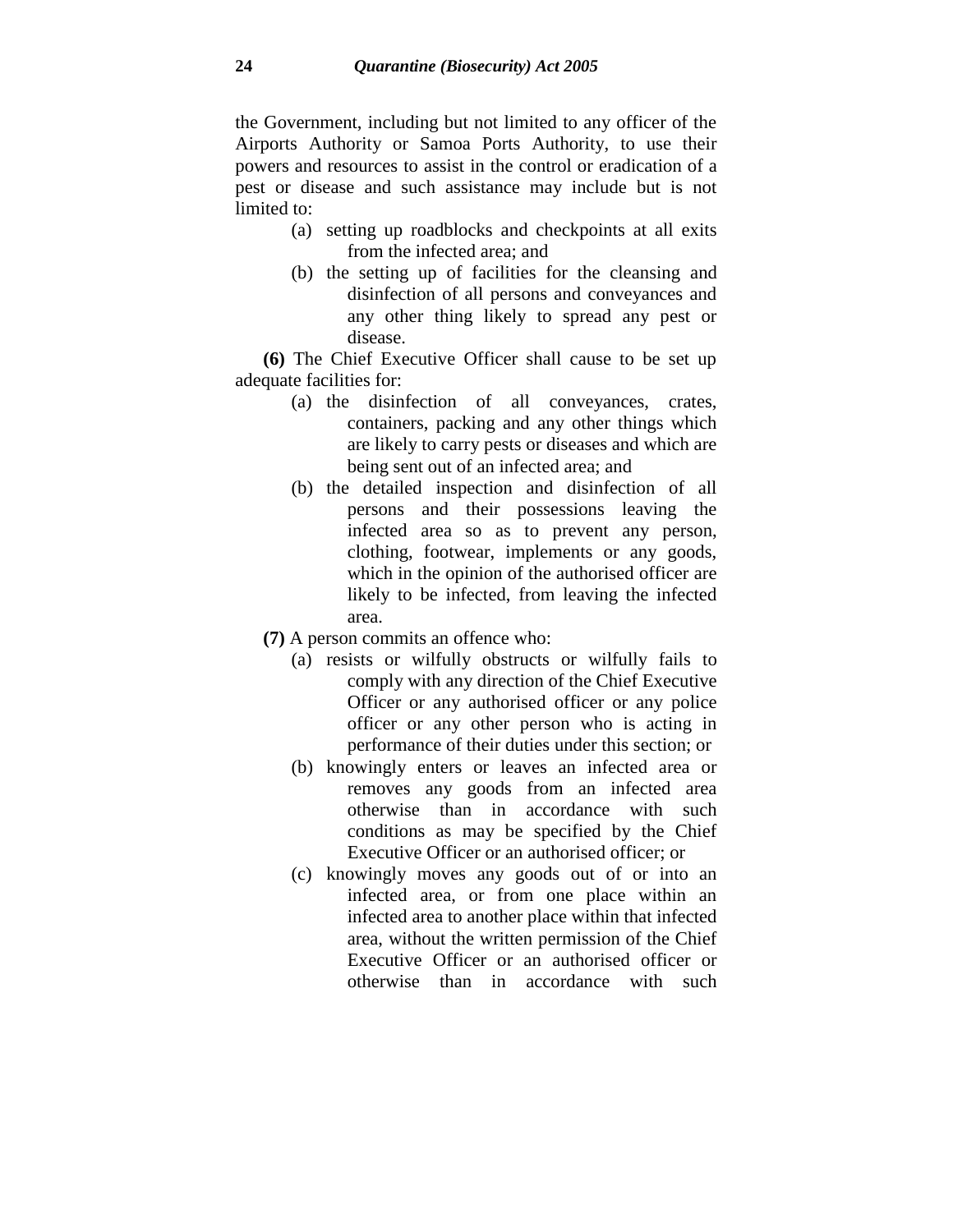conditions as may be specified in the written permission.

**(8)** All goods that are removed or moved in contravention of subsection (7) may be seized by an authorised officer, and are forfeited, destroyed, sold or otherwise disposed of as the Chief Executive Officer may direct and no compensation or damages shall be paid to any person in respect of the Chief Executive Officer or an authorised officer or a police officer or any other person who is acting in performance of their duties and powers under this section.

**32. Revocation of infected area declaration** – A declaration that an area of land or water is an infected area shall remain in force until it is revoked by a public notice in Samoan and English published in the Savali and one other newspaper circulating in Samoa and where possible served on the occupier of each piece of land or water affected under section 31(2) and (3).

**33. Avoidance of pest or disease** – The Minister may by public notice specify particular activities that should be undertaken or avoided in order to prevent the spread of any pest or disease.

**34. Control or eradication of a pest or disease** – **(1)** The owner and occupier of any land or water and the owner or person-in-charge of any conveyance shall do whatever is directed by an authorised officer which the officer considers necessary in respect of that land or water or conveyance to eradicate any pest or disease from the land or water or conveyance or to control or prevent the spread of any pest or disease to or from any place whatsoever.

**(2)** If such occupier, owner, or person-in-charge fails to comply, to the satisfaction of the authorised officer, with any direction given under subsection (1) the authorised officer may, with the authority of the Chief Executive Officer, carry out the measures directed in every way at the expense, (but without prejudice to their liability under this Act) of the occupier, owner or person-in-charge, as the case may be, and the expense may be recovered from the occupier and owner and person-in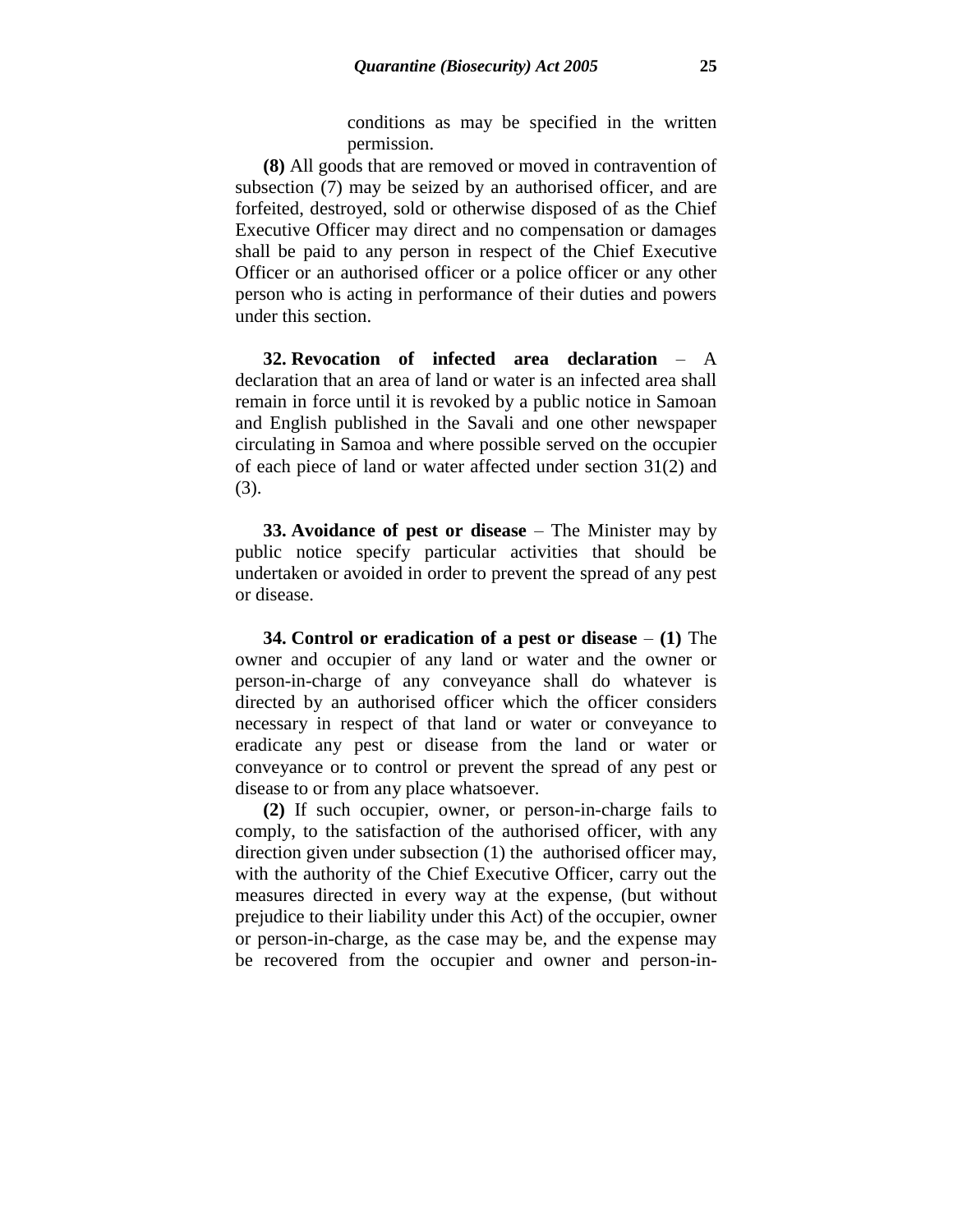charge, as the case may be, by the Chief Executive Officer as a debt due to the Government.

**35. Declaring and maintaining areas free or of low pest and disease prevalence** – **(1)** The Minister may, following receipt of appropriate scientific advice, declare a specific part of land or water or sea belonging to Samoa to be free, or an area of low pest and disease prevalence, from specific pests or diseases.

**(2)** In acting under subsection (1), the Minister must define the part of land or water or sea so covered, and may impose such controls and conditions on the movement of humans, animals, plants, goods or regulated articles as are necessary to maintain the freedom or the degree of low pest and disease prevalence from the particular pests and diseases of concern.

**(3)** A person who wilfully acts in contravention of or wilfully fails to comply in any respect with any control or condition imposed under subsection (2) commits an offence.

**36. Proclamation of pest or disease emergency** – **(1)** If at any time it appears to the Minister that an outbreak of a serious pest or disease has occurred, or is likely to occur in Samoa or in any part or parts of Samoa, the Minister, with the authorisation of Cabinet and by public notice, may declare that a state of pest or disease emergency exists throughout an area or areas comprising such part or parts thereof as may be specified.

**(2)** The Minister may at any time in like manner revoke any such notice.

**(3)** No such notice remains in force for more than 6months, but nothing in this subsection prevents the issue of another notice before or after the end of that period.

**(4)** While a pest or disease emergency exists throughout any such area or areas, the Chief Executive Officer may:

> (a) require the owner of' any good or article or equipment or land or water or premises or conveyance which is anywhere in Samoa and which the Chief Executive Officer considers would be of assistance in preventing, eradicating or limiting the spread of the pest or disease, to transfer the good or article or equipment to or permit it or the land or water or premises or conveyance to be used for a specified period by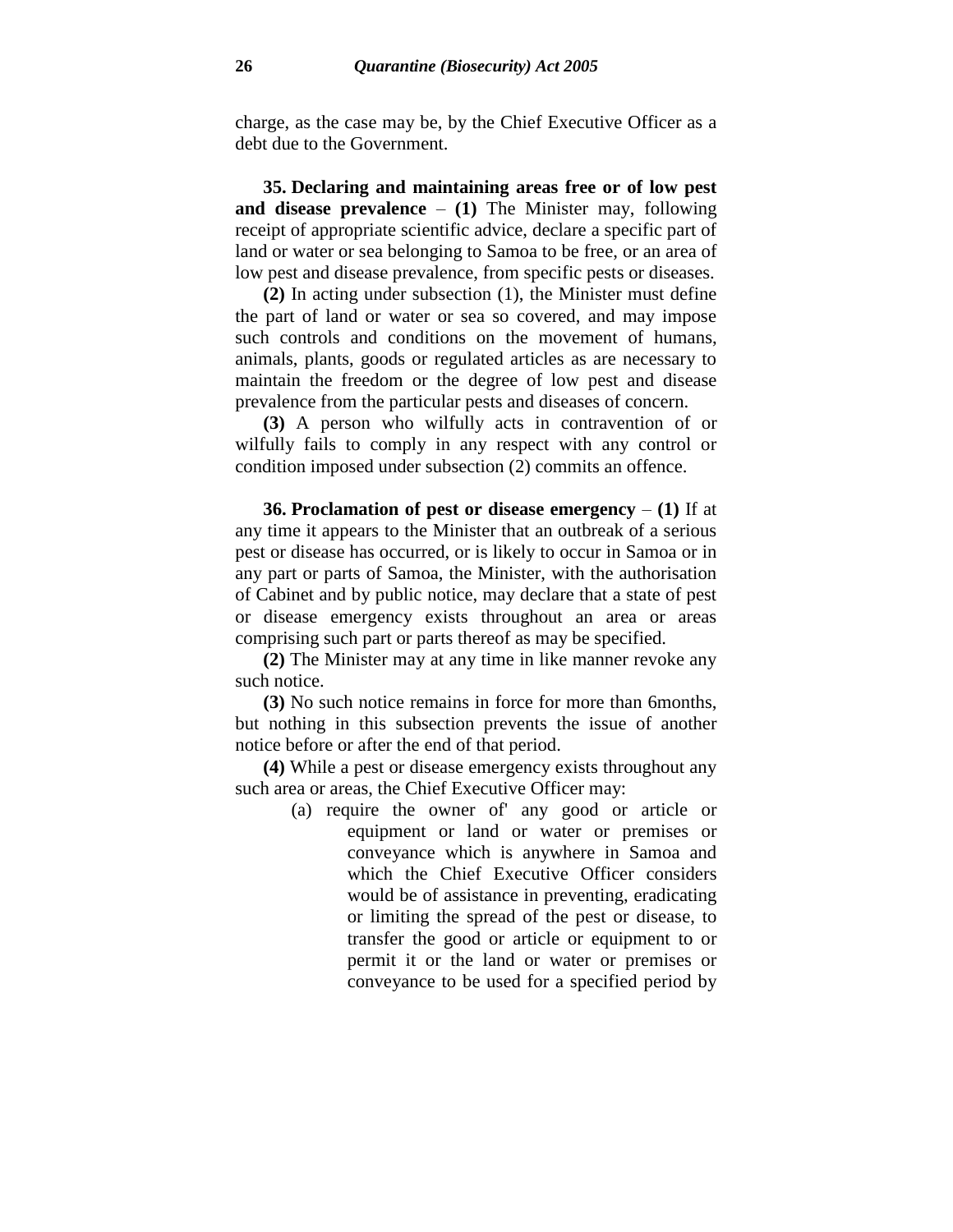the Chief Executive Officer or any authorised officer; or

- (b) require treatment and measures to be adopted in respect of any goods or conveyances which are diseased, pestiferous, or infected, and require the cleansing or disinfecting of places, soil, conveyances, machinery, tools, equipment, clothing, footwear or thing and any other places or goods or soil or conveyance or thing which may have come into contact with those goods or conveyances or places or soil or thing; or
- (c) prohibit or restrict (subject to any conditions thought fit to impose) the introduction into an infected area or the removal from an infected area of any conveyance, machinery, tools, equipment, or other goods or thing or any animal or any plant material or any form of fungus, bacterium, virus, or micro-organism, or any insect, mite, or other invertebrate animal, or soil; or
- (d) require the treatment and measures to be adopted in respect of any goods or things or places which are diseased, pestiferous or infected, and require the cleansing or disinfecting of soil, conveyances, machinery, tools, equipment, clothing, footwear, goods or other things which may have come into contact with the goods or things or places associated with the emergency; or
- (e) provide for the destruction or special treatment of any specified goods or things or conveyances and the special treatment of land and water and places; or
- (f) determine the manner in which goods, things, soil and packages are treated, cleansed, destroyed, or otherwise disposed of; or
- (g)determine the manner in which persons or goods or things coming into contact with diseased, pestiferous or infected goods, land, water, premises, places and conveyances shall be cleansed and disinfected; or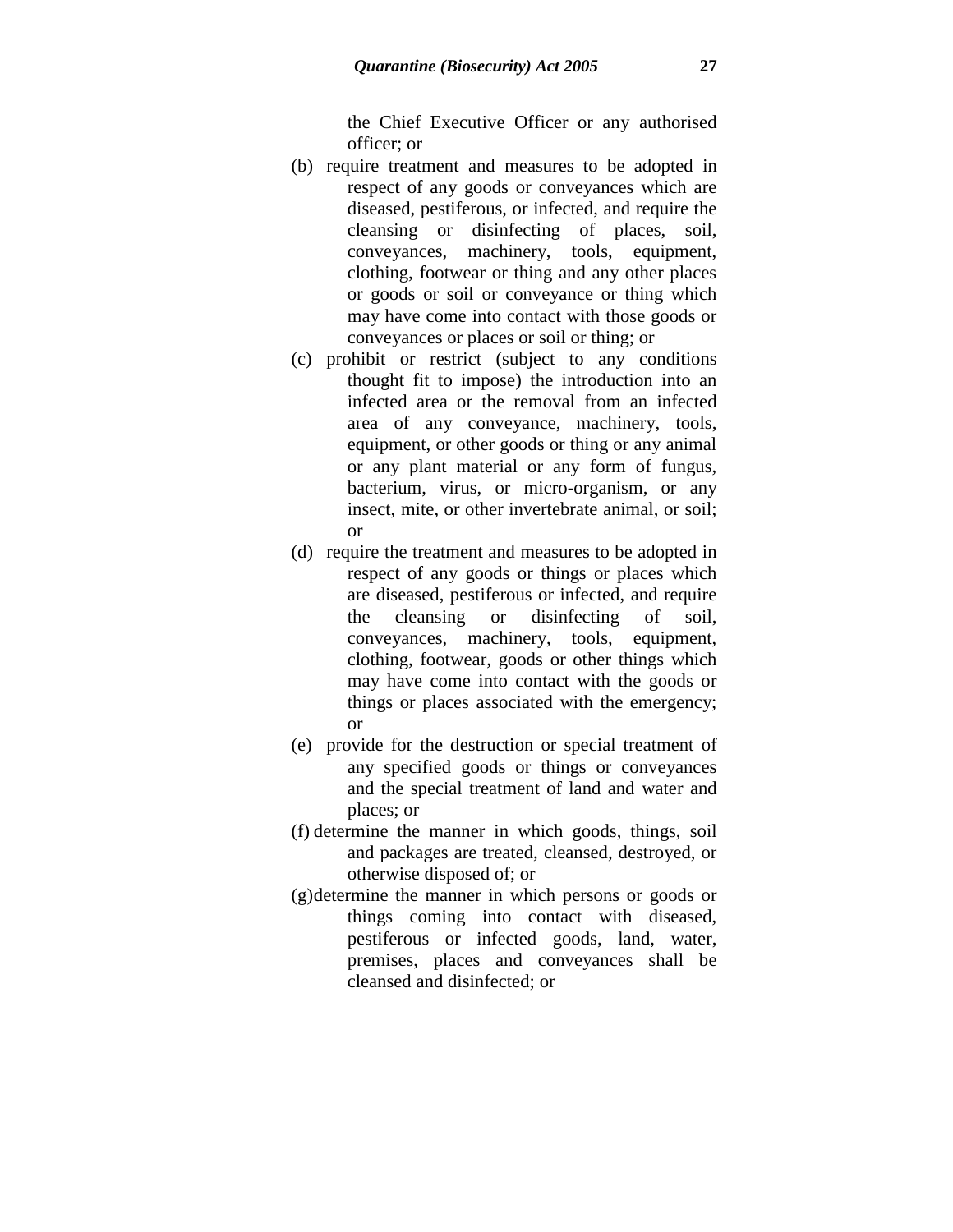- (h)provide for the disinfection of persons, clothing, conveyances and any goods and things whatsoever, who or which pass out of or through any area so as to assist in limiting the spread of the pest or disease; or
- (*i*) require any port authority or airport authority in any instances where a pest or disease is found on or in any land or water or place to prohibit or restrict the use of any port or airport or facilities at such port or airport under the authority's control as the Chief Executive Officer may specify and to such extent as may be required.

**(5)** A person who in response to a requirement pursuant to this section:

- (a) renders assistance; or
- (b) transfers any article or equipment or thing or conveyance; or
- (c) permits any land or water or premises or place or conveyance,–

to be used for any period under subsection (4) is entitled to be remunerated or compensated out of money appropriated by the Legislative Assembly at such rate and subject to such conditions as may be prescribed by regulations made under this Act or as may be approved by the Chief Executive Officer of the Ministry of Finance if there are no such regulations or in cases where the regulations do not apply.

**(6)** A person who wilfully acts in contravention of or wilfully fails to comply in any respect with any provision of this section commits an offence.

**37. Power to take the life of an animal and conduct post mortem examination** – **(1)** If an authorised officer examining an animal suspects that the animal is diseased and considers a post mortem examination necessary to establish a diagnosis, the authorised officer may, on the authority of the Chief Executive Officer, take or cause to be taken the life of the animal and conduct a post mortem examination in such manner as considered necessary to decide whether the animal is diseased, and where necessary for the same purpose, obtain specimens for laboratory examination and diagnosis.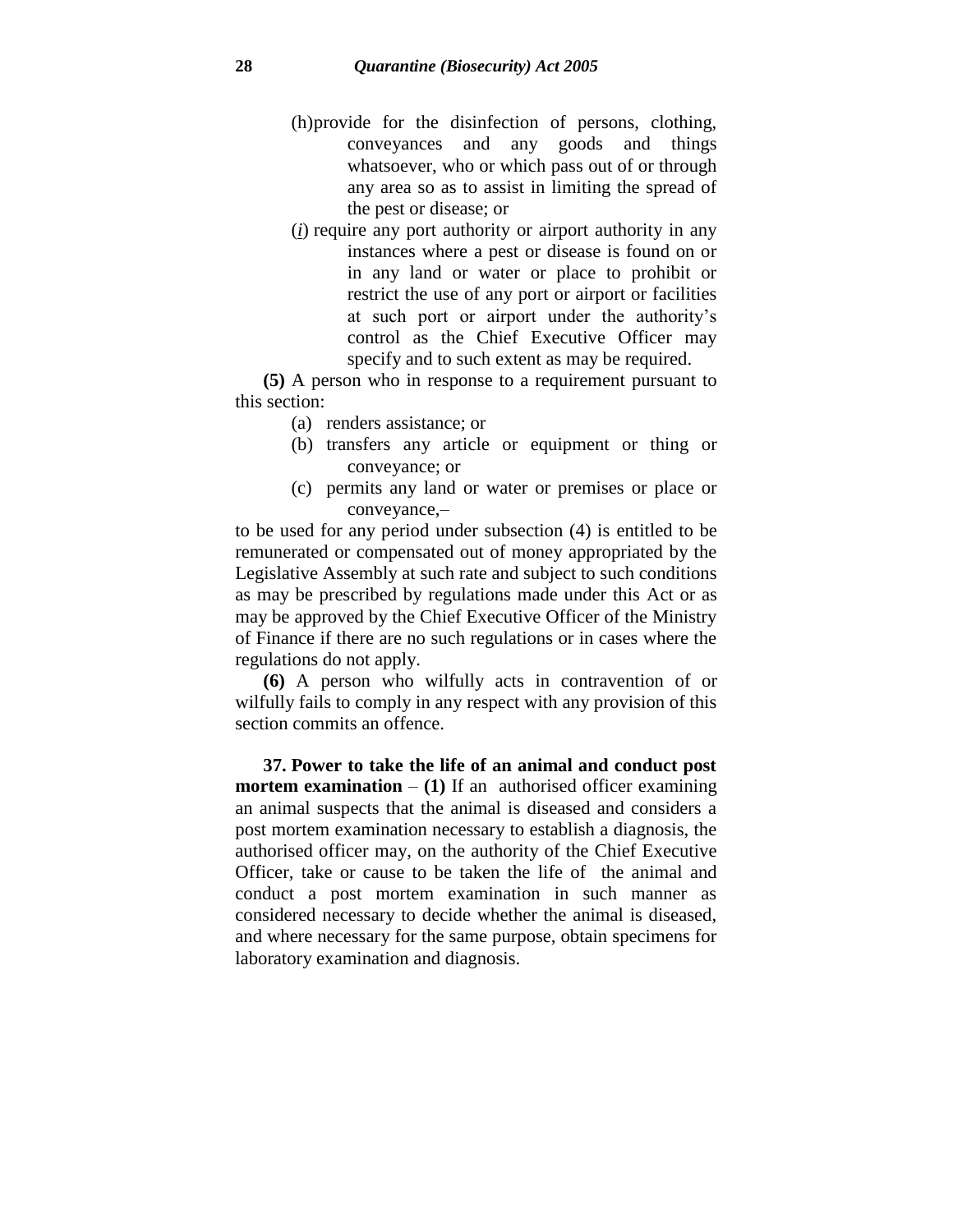**(2)** If an authorised officer takes or causes to be taken the life of an animal pursuant to subsection (1) the results of the examination and of any laboratory reports accruing from the examination must be provided in writing to the Chief Executive Officer and the owner of the animal where such owner can be identified and located.

**38. Beneficial organisms and biocontrol agents** – **(1)** The Minister, after receipt of appropriate scientific advice and with the authorisation of Cabinet, may approve the release of such beneficial organisms or biocontrol agents as are necessary for the control or eradication of a particular pest or disease.

**(2)** No liability attaches to the Minister or the Government for the release of beneficial organisms or biocontrol agents.

**(3)** The Chief Executive Officer shall maintain a register detailing:

- (a) the names of any beneficial organisms or biological agents released under this section; and
- (b) the place of and extent of release of such organisms and agents.

**(4)** The register under subsection (3) is to be available for public inspection upon payment of the prescribed fee.

**39. Pests and diseases** – The Chief Executive Officer shall cause to be kept and maintained a list of regulated pests and diseases which shall be available for public inspection upon payment of the prescribed fee.

### **PART 5 MISCELLANEOUS**

**40. International cooperation and register of known pests and diseases** – **(1)** The Minister, with the approval of Cabinet, may enter into agreements with other states and international organisations for the effective international cooperation and control of biosecurity risks in Samoa and elsewhere and in doing so the Minister may approve the exchange of information in accordance with such agreements.

**(2)** The Minister shall cause to be kept and maintained a list of pests and diseases known to be present in Samoa which are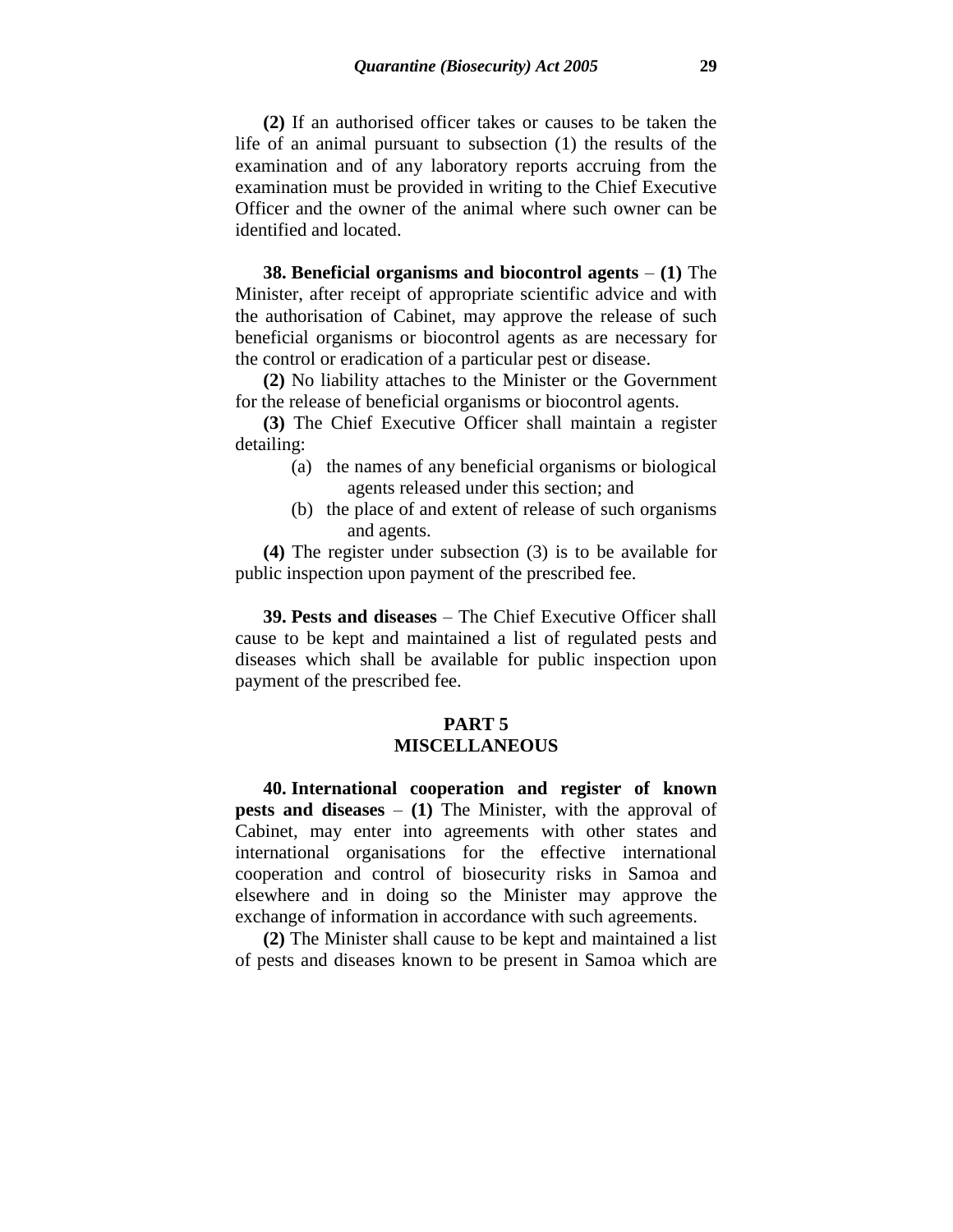available for public inspection upon payment of the prescribed fee.

**41. National biosecurity coordination** – **(1)** The Minister may enter into written agreements with other Ministries and Government agencies and other persons in relation to the effective management of this Act.

**(2)** Such authority under subsection (1) may include but is not limited to:

- (a) the power to enter into contractual arrangements for the provision of services to or by Ministries or Government agencies and other persons; or
- (b) the power to recover the cost of any services provided to any Ministry or Government agency or person under the provisions of this Act.

**(3)** The Minister shall ensure that appropriate consultation with Ministries and Government agencies takes place where the exercise of powers under this Act is relevant to the operation of those Ministries or Government agencies.

**42. Authorised officers** – The Chief Executive Officer may appoint such authorised officers as may be necessary for the proper carrying out of the provisions of this Act and any person so appointed shall perform such duties, not inconsistent with the provisions of this Act, as may be specified by the Chief Executive Officer in the instrument of appointment.

**43. Identity cards** – **(1)** The Chief Executive Officer may cause an identity card to be issued to an authorised officer.

**(2)** An identity card:

- (a) is to incorporate a recent photograph of the authorised officer to whom it is issued; and
- (b) is to contain—
	- (i) the authorised officer's signature; and
	- (ii) a unique number assigned to the Officer; and
- (c) is to state that the authorised officer is appointed under this Act.

**(3)** A person who ceases to be an authorised officer must, as soon as practicable after so ceasing, return their identity card to the Chief Executive Officer.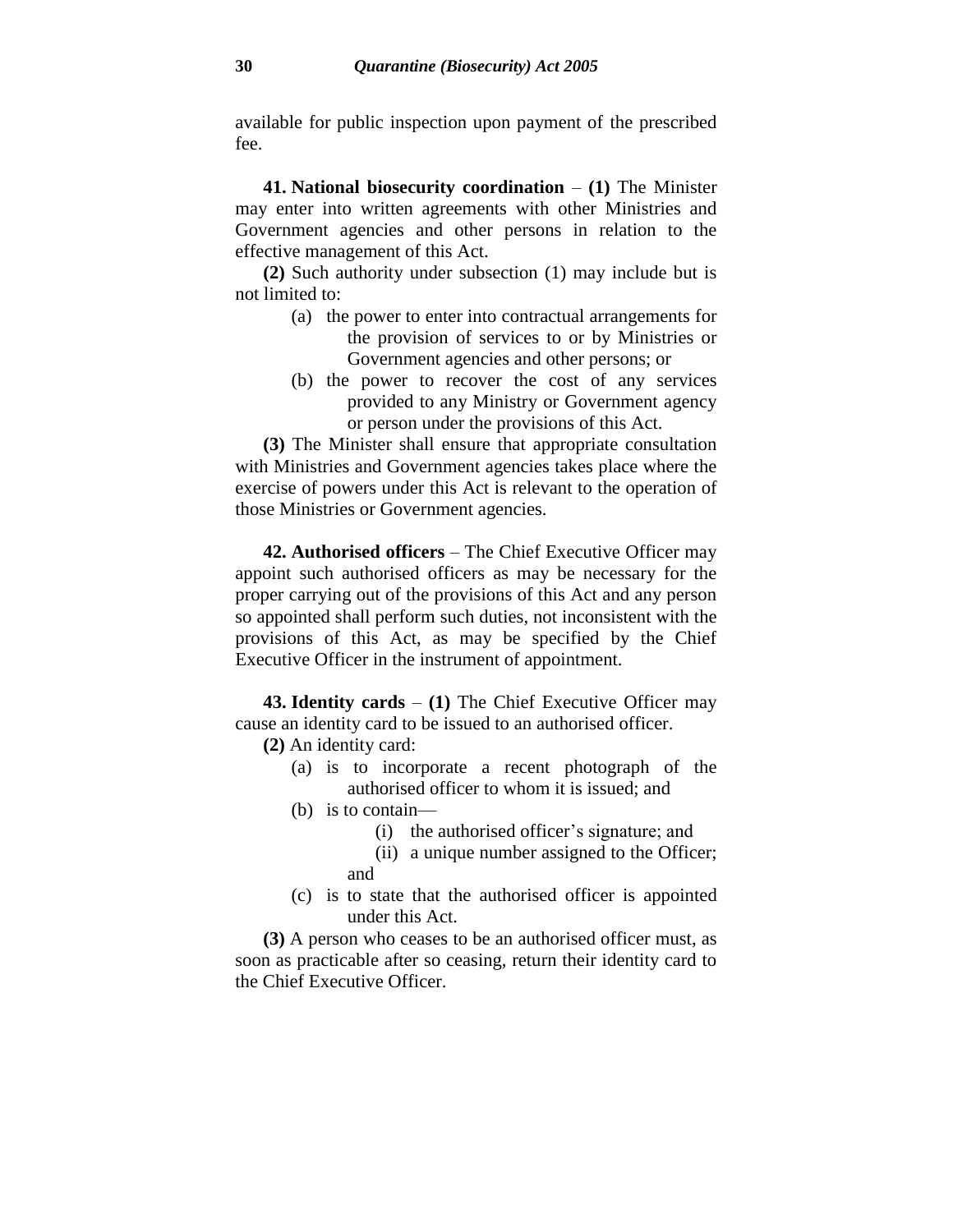- **(4)** A person commits an offence if the person:
	- (a) ceases to be an authorised officer and fails to return their identity card as required by subsection (3); or
	- (b) uses his or her identity card in any circumstance where the person—
		- (i) has ceased to be an authorised officer; or
		- (ii) is not authorised to so act under this Act; or
		- (iii) is acting outside of the powers or duties or responsibilities of the person under this Act; or
	- (c) permits or assists another person to use his or her identity card for any purpose.

**44. Facilities for the inspection and treatment of regulated articles** – **(1)** The Chief Executive Officer may, on application by the owner or occupier of a place and on payment of the prescribed fee, by writing:

- (a) approve and register a place where the inspection and treatment of goods may take place; and
- (b) if a place is so approved, approve goods being moved, dealt with or interfered with in any way set out in the approval while they are in that place.

**(2)** In deciding whether to give approval under subsection (1), the Chief Executive Officer shall take into account the following:

- (a) whether everything to be done in the proposed application in relation to the goods at the place—
	- (i) can be done without an unacceptably high level of biosecurity risk; and
	- (ii) can be done without any contravention of the requirements of this Act, the regulations and the conditions or requirements set out in any permit;
- (b) whether the place and the facilities in the place are adequate to enable the proposed procedures to be carried out in respect of the goods;
- (c) whether the location of the place is appropriate having regard to the nature of the goods, the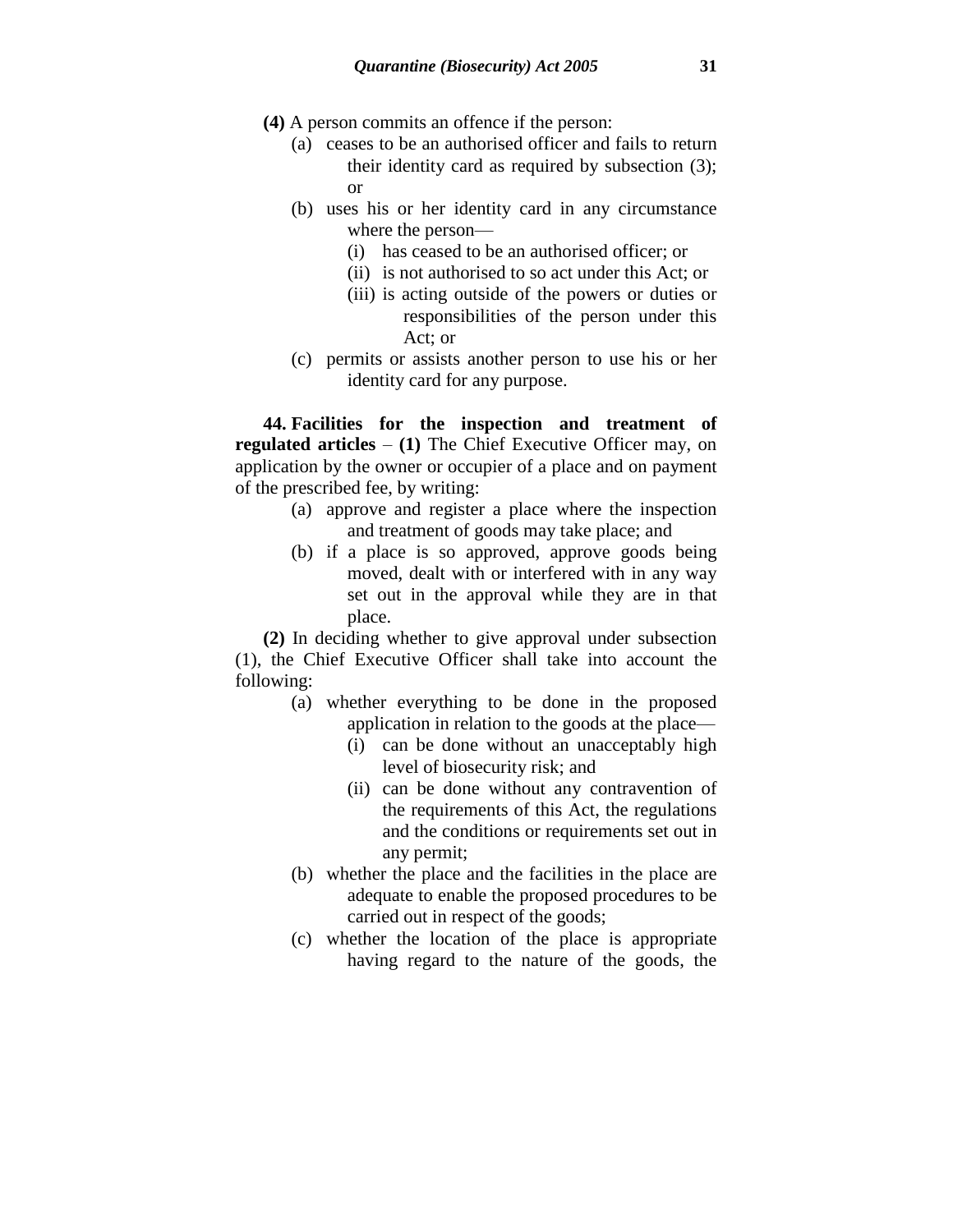proposed procedures and the level of biosecurity risk;

- (d) whether the place is sufficiently close to the nearest place where duties are regularly performed by authorised officers' or other persons authorised under this Act who could appropriately be called upon to check whether this Act and the regulations are being complied with in relation to the goods;
- (e) any other matters the Chief Executive Officer thinks relevant.

**(3)** An approval under this section may be expressed to be subject to conditions stated in the approval and has effect for a period not exceeding 12 months.

**(4)** An approval under this section may be cancelled by the Chief Executive Officer at any time where the Chief Executive Officer is not satisfied that the place complies with the provisions of this Act or the regulations or is otherwise not suitable to be approved under this section.

**45. Powers of entry** – **(1)** In the exercise of functions, powers and duties under this Act, an authorised officer may, at any time, enter any conveyance, land, water or place, other than a dwelling house, for the purpose of searching for or inspection of regulated articles and before acting under the provisions of this section, the authorised officer shall, if requested to do so by the person in charge of the conveyance or in occupation of the land or water or place, produce the authorised officer's identify card.

**(2)** No authorised officer may enter a dwelling house without the owner or occupier's approval unless authorised in that behalf by a search warrant under the hand of a Judge or a Registrar of the Supreme or District Court who shall not grant the warrant unless satisfied that the authorised officer has reasonable grounds for requiring entry to the dwelling.

**(3)** A search warrant under subsection (2) may be applied for and authorised in the same manner as provided for under section 83 of the Criminal Procedure Act 1972, with such adaptions and modifications as the case may require.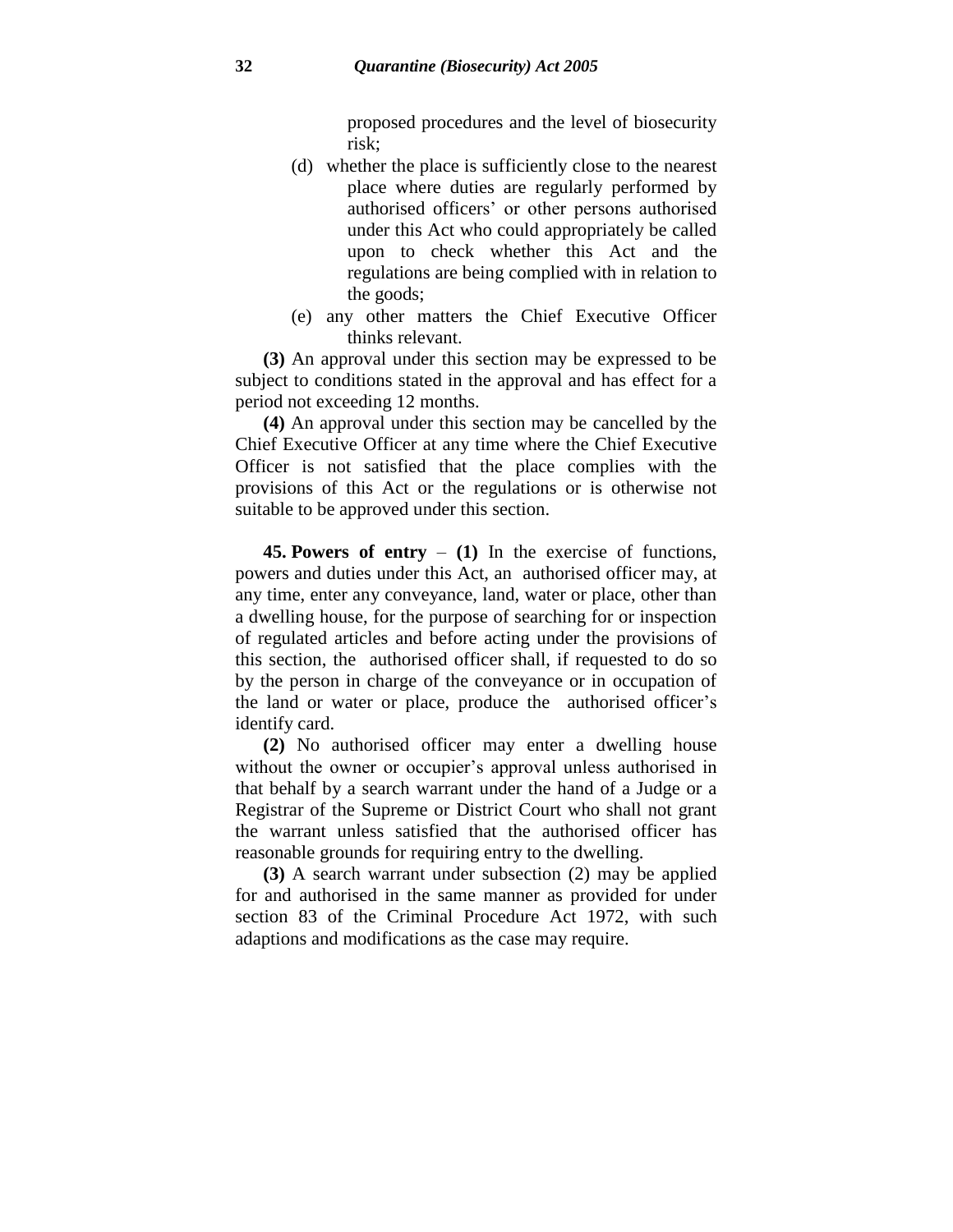**46. Search** – Despite any other law and subject to section 45(2), an authorised officer may, in carrying out functions under this Act or under any regulations or orders made thereunder, examine cargo, mail, baggage, conveyances or areas for the purpose of searching for or inspecting quarantinable goods without the need to obtain a search warrant.

**47. Opening of containers, etc**  $- (1)$  An authorised officer may require the importer or exporter of any box, case, receptacle or container to open it or cause it to be opened or unloaded for inspection.

**(2)** The cost of opening and resealing any box, case, receptacle or container under subsection (1) are borne by the importer or exporter as the authorised officer may determine and where the opening or resealing is undertaken by or on behalf of an authorised officer such cost shall be recoverable from the importer or exporter as a debt due to the Government.

**48. Obstructing authorised officer**s – Any person who directly or indirectly obstructs, hinders, interrupts, interferes with, threatens or assaults an authorised officer in the performance of their functions under this Act or regulations commits an offence.

**49. Compliance agreements**– **(1)** The Chief Executive Officer may enter into a written agreement (a compliance agreement) with a person in connection with:

- (a) the application of particular procedures in respect of goods; and
- (b) the supervision, monitoring and testing of the person's compliance with those procedures.

**(2)** A compliance agreement may provide that, in circumstances stated in the agreement, the Chief Executive Officer may, by written notice, cancel or vary the agreement or suspend its operation for a period and these circumstances may include but are not limited to the lack of adherence to required procedures.

**(3)** An authorised officer may release goods to which a compliance agreement applies on the basis of a certificate or assurance, given by a person authorised under the agreement to give the certificate or assurance, that all the procedures to which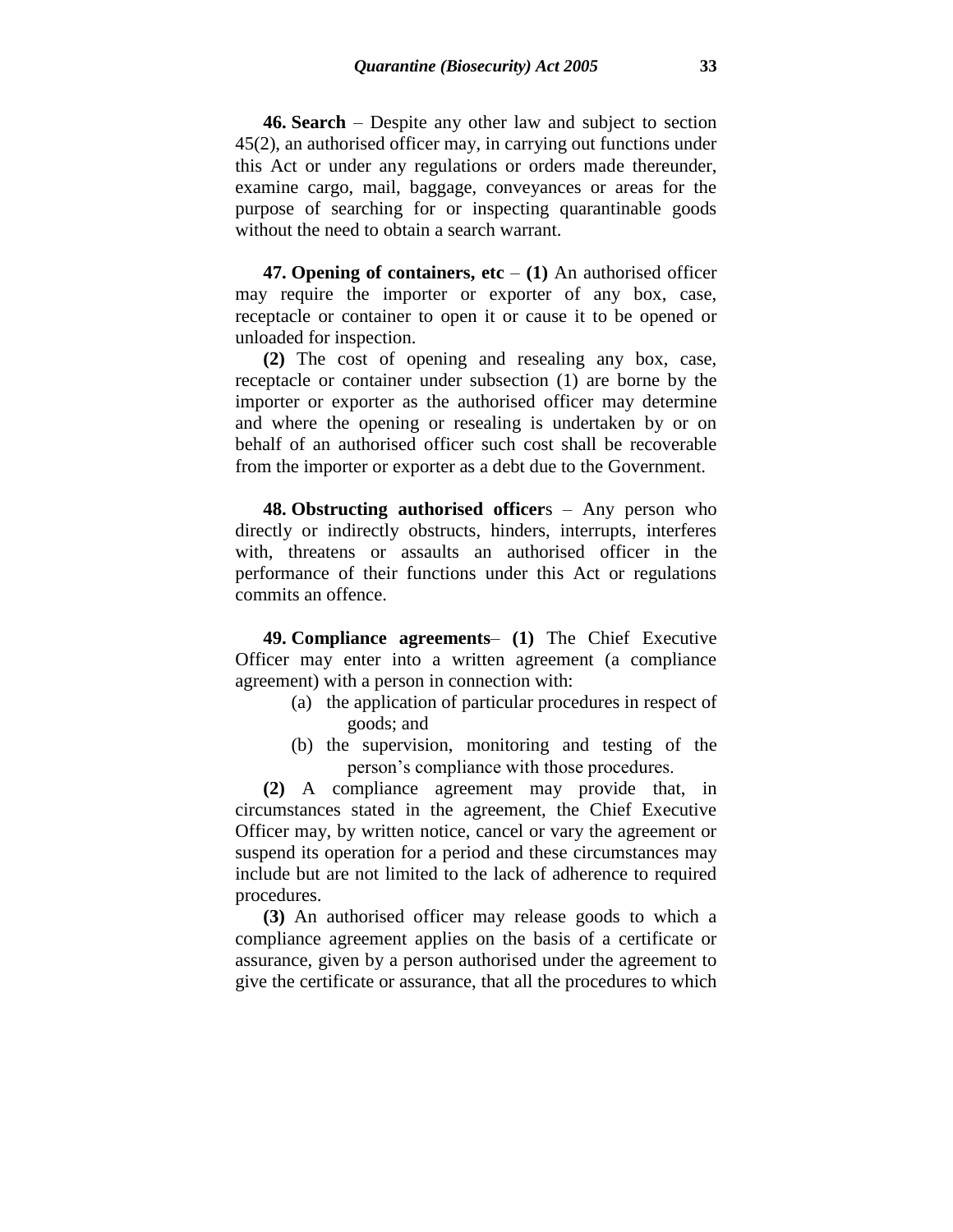the agreement refers have been complied with in respect of the goods.

**(4)** A person who knowingly or recklessly provides the Chief Executive Officer or an authorised officer with a false or misleading or incomplete certificate or assurance under subsection (3) commits an offence.

**50. Safe carriage and safe working environment of authorised officers** – **(1)** Where it is necessary for authorised officers to be transported to vessels, such transport shall provide safe carriage having regard to the conditions of travel.

**(2)** If it is necessary for an authorised officer to undertake inspection duties on vessels or premises or places, not being a vessel or premise or place owned by the Government, the owner and operator of the vessel or premises or place, as the case may be, shall provide a safe working environment for the authorised officer.

**(3)** A person who has a duty under this section who fails to perform that duty commits an offence.

**51. Protection against claims** – Subject to this Act, no claim or proceedings lie against the Government, the Ministry, the Minister, the Chief Executive Officer, an authorised officer or any person authorised to act under the provisions of this Act or regulations for anything done or omitted to be done in the discharge or purported discharge of any function or power under this Act or any regulations or directions or orders made thereunder in good faith and without negligence.

**52. Fees and charges** – **(1)** Prescribed fees or charges are to be paid for permits, certificates, approvals of any sort, or for the services of an authorised officer, or for space, food or any materials used in quarantine stations or facilities or for application of treatment required under this Act or for any other matter provided for under this Act.

**(2)** If payment of any fee or charge is not received within a period nominated by the Chief Executive Officer the Minister may impose a penalty on such moneys owing at a rate or in such amount as prescribed by regulation.

**(3)** If further development of any quarantine facility is necessary for the purpose of safely allowing an importation of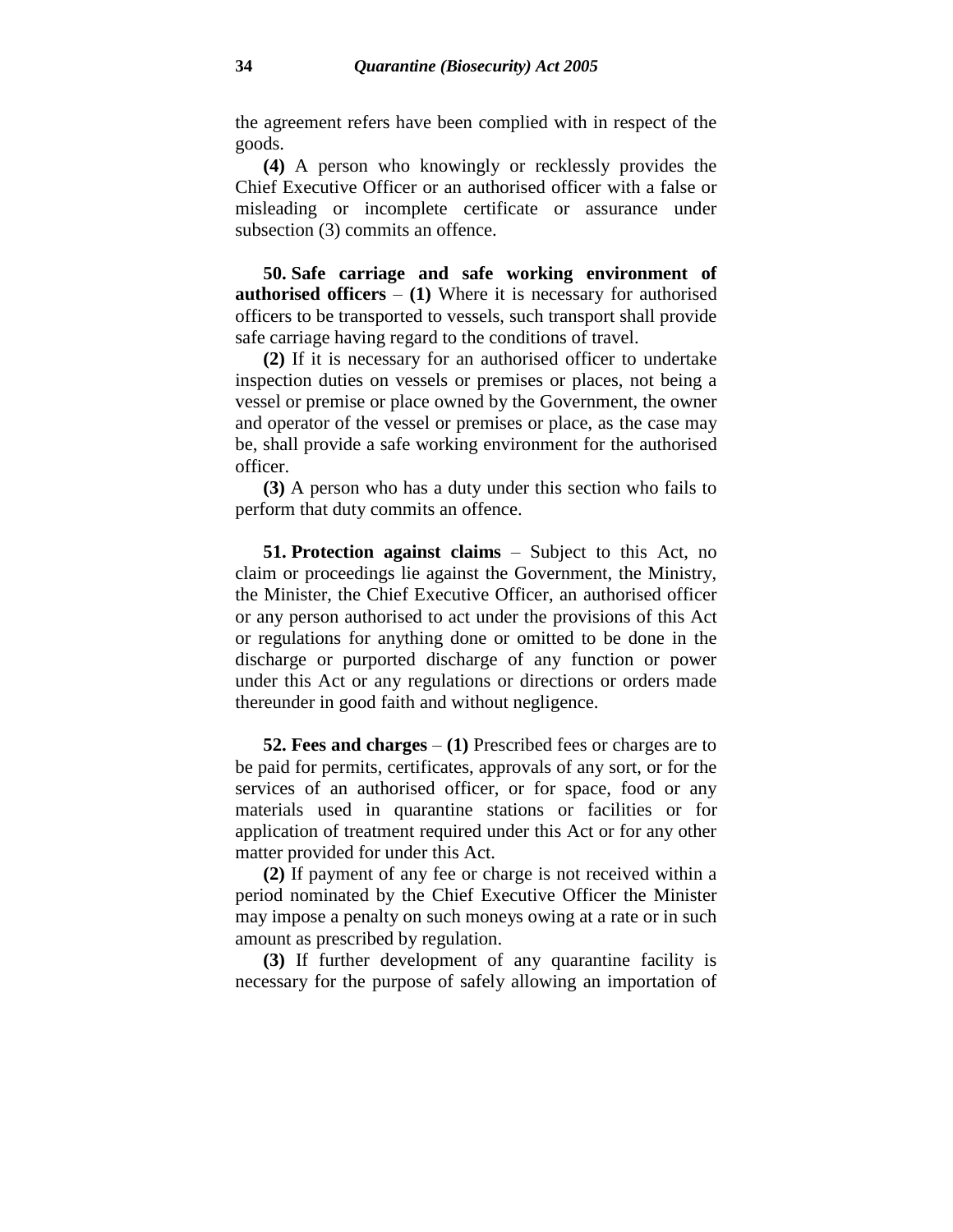any quarantinable good, the cost of any such development may be recovered from the proposed user of such facility.

**(4)** The Chief Executive Officer may require that any fee or other charge or penalty imposed under this section be paid in whole or part prior to the Minister or Chief Executive Officer or authorised officer or any other person authorised to act under the provisions of this Act or regulations providing any service, permit, certificate, approval or other matter provided for under this Act.

**53. Withholding services** – **(1)** If the Chief Executive Officer is satisfied that payment due for services provided under this Act, including any penalty imposed, has not been received, a direction may be issued by the Chief Executive Officer by written notice that services not be provided to the debtor in the future.

**(2)** If a person is indebted to the Government under this Act and the person has failed to pay the debt within a period nominated by the Chief Executive Officer, the Chief Executive Officer may refuse to register or renew or transfer any registration required by such person under the provisions of this Act until the debt is paid and the Chief Executive Officer is satisfied that the person will be able to meet their financial obligations to the Government in the future.

**54. Enforcement of conditions imposed** – A person who contravenes any condition or requirement specified in, or imposed by, any permit, notice or other instrument issued under any provision of this Act or of any regulations or directions or orders made thereunder, is taken to have contravened the provision under which such permit, notice or instrument was issued.

**55. Evidence** – **(1)** Despite any other law, in any court or tribunal or administrative or other proceedings under the provisions of this Act, the Minister, the Chief Executive Officer, an authorised officer or other person authorised to act under this Act or regulations may present as evidence in lieu of a regulated article a certificate of analysis of such article and such certificate is to be in a form approved by the Chief Executive Officer.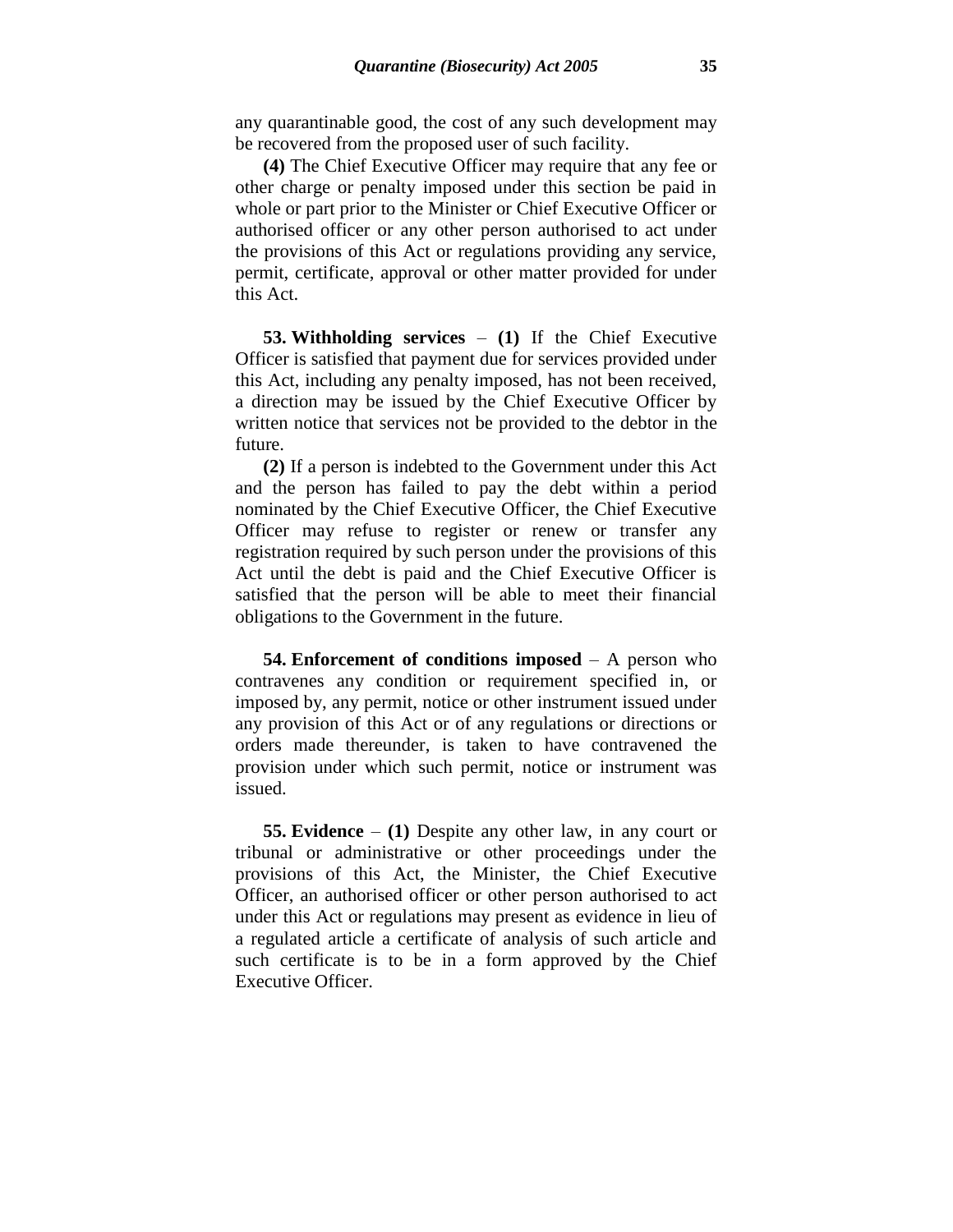**(2)** A certificate of analysis under subsection (1) shall establish the matter or matters certified in the certificate in the absence of acceptable evidence to the contrary.

**56. Sanctions** – **(1)** Subject to such procedure as may be prescribed, the Chief Executive Officer may:

- (a) if satisfied that a person has committed an offence against this Act for which a pecuniary penalty is provided or for which any goods are liable to be forfeited, compound the offence; and
- (b) order the person to pay such sum of money, not exceeding the maximum amount of the pecuniary penalty to which the person would have been liable if the person had been prosecuted and convicted for the offence, as the Chief Executive Officer may think fit; and
- (c) order any goods liable to forfeiture in connection therewith to be disposed of or destroyed.

**(2)** The Chief Executive Officer shall not exercise the powers under this section unless such person in writing admits the offence and requests the Chief Executive Officer to deal with the offence under this section.

**(3)** The Commissioner of Police shall provide the Chief Executive Officer or an authorised officer with assistance as required under this section.

**(4)** If the Chief Executive Officer makes an order under subsection (1):

- (a) the order is to be in writing and shall have attached to it the request to the Chief Executive Officer to deal with the matter; and
- (b) the order shall specify the offence which the person has committed and the penalty imposed by the Chief Executive Officer; and
- (c) a copy of the order is given to the person if so requested; and
- (d) the person against whom the order is made is not liable to any further proceedings or prosecution in respect of the offence and if in custody shall be discharged; and
- (e) the order is final and not be subject to appeal; and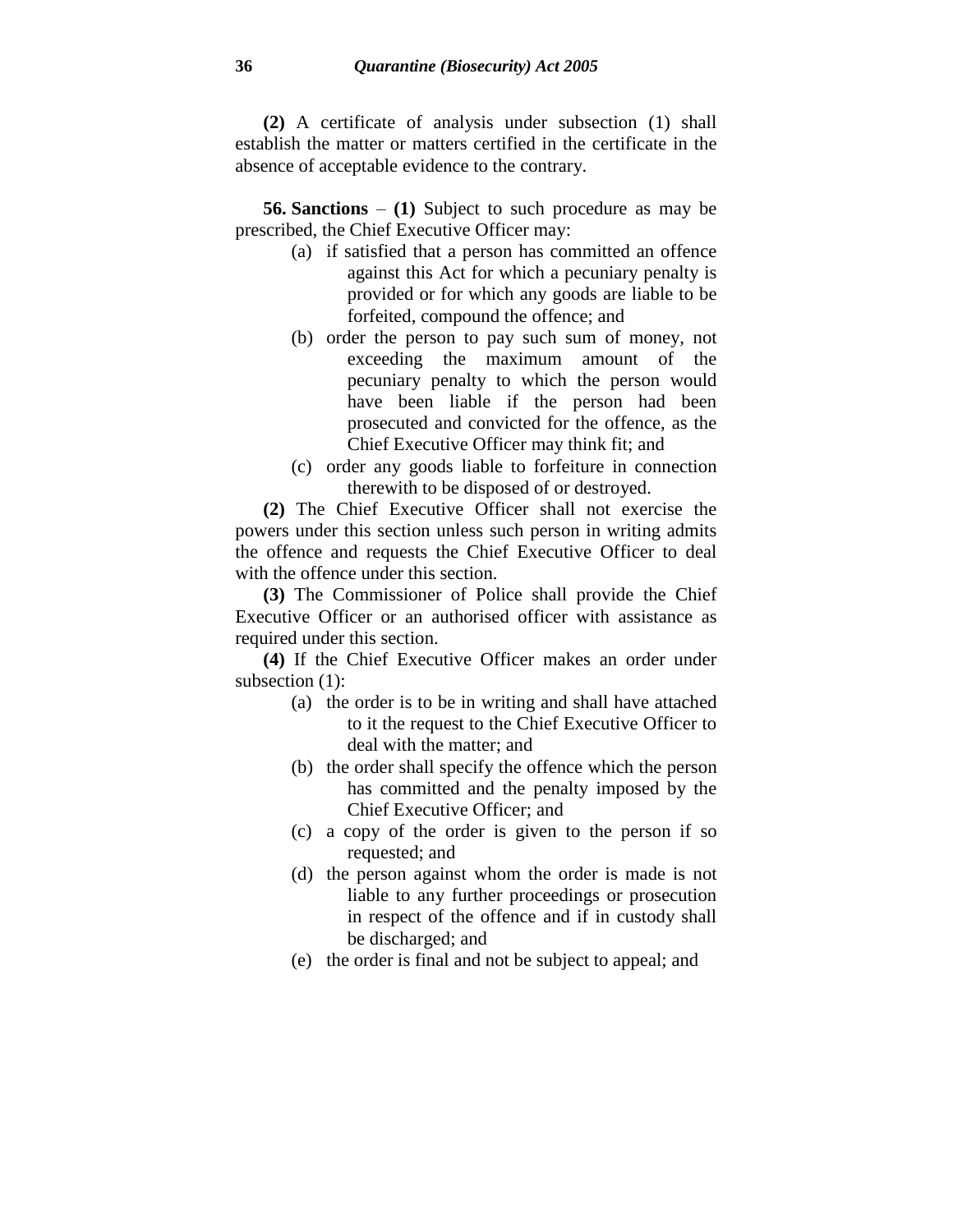(f) if the sum of money ordered to be paid or any part thereof is not paid, the Chief Executive Officer may send a copy of the order to a court of competent jurisdiction which shall thereupon make an order for the enforcement of the order in the same manner as if a penalty had been imposed by the court.

**57. Disposal or destruction of regulated articles** – When a person is convicted of an offence punishable under this Act or any regulations or orders made thereunder, the court before which the person is convicted may order the disposal or destruction of the regulated articles or other item, if any, in respect of which the offence has been committed.

**58. Delegation by Minister** – The Minister may, by signed writing, delegate to the Chief Executive Officer all or any of the Minister's powers under this Act, the regulations and any other instrument under this Act or regulations.

**59. Delegation by Chief Executive Officer** – The Chief Executive Officer may, by signed writing, delegate to an officer all or any of the Chief Executive Officer's powers, except the power of delegation, under this Act, the regulations and any other instrument under this Act or regulations.

**60. Amendment of First Schedule** – The Minister may amend the First Schedule by public notice.

**61. Giving notice under this Act** – Any notice or direction which may be given to any owner or occupier of land or water or any other person by the Minister or Chief Executive Officer or an authorised officer in the performance of duties under this Act may be given by delivering the notice or direction to the owner or occupier or other person, as the case may require, or by leaving it at or posting it addressed to their usual or last known place of abode or business in Samoa and, where it is impracticable to give notice in accordance with the foregoing provisions of this section, it may be given by public notice.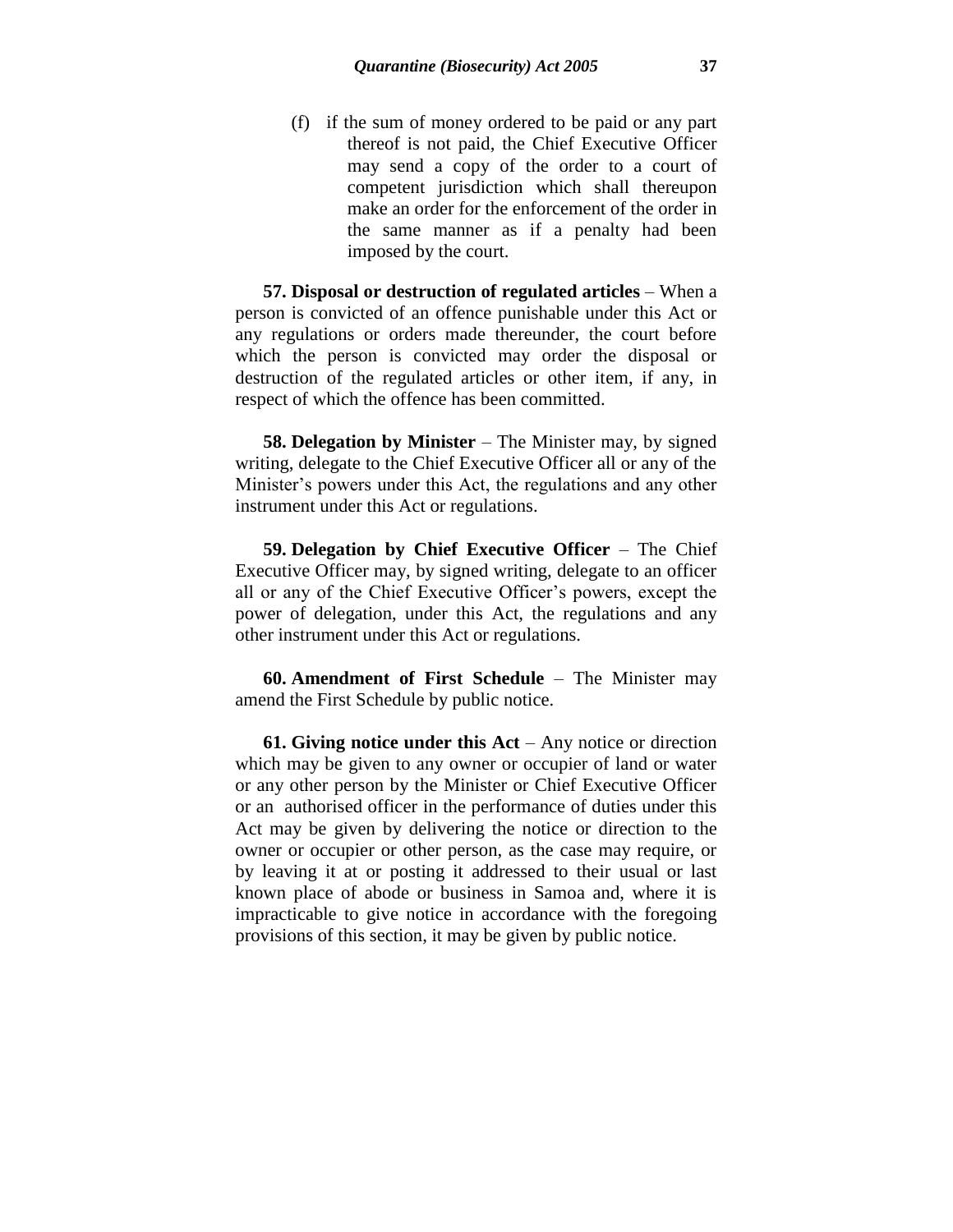**62. Existence of pest or disease** – **(1)** For the purposes of this Act, the Chief Executive Officer may at any time issue an advice in writing:

- (a) stating that any disease or pest is or is not known or believed to exist in any place, country, or region;
- (b) determining the classification, name or identity of any animal, animal product, plant, plant material, disease or pest.

**(2)** An advice given under this section is, for the purposes of this Act, conclusive until revoked or amended in writing by the Chief Executive Officer and is admissible in any court or other proceedings as sufficient evidence of the matter stated in the advice unless the contrary is established.

**63. False, misleading or incomplete declarations and certificates** – A person who makes any false or misleading or incomplete declaration under this Act or gives any false or misleading or incomplete certificate under this Act knowing the declaration or certificate to be false or misleading or incomplete, as the case may be, commits an offence.

**64. Transmission of forms, notices, advices etc** – Forms, notices, advices, correspondence and other communications relevant to this Act may be transmitted in electronic form subject to the approval of the Chief Executive Officer.

**65. Liability for causing authorised officer to incur expense** – If a person, by failing to comply with or acting contrary to this Act, causes an authorised officer to incur an expense that would not otherwise have been incurred, that person shall reimburse the Government for the full amount of that expense reasonably and properly incurred and that amount is recoverable from the person as a debt due to the Government.

**66. Offences** – **(1)** A person who commits an offence against this Act is liable on conviction to a fine and a term of imprisonment as specified in the First Schedule.

**(2)** If a body corporate is found guilty of an offence against this Act, every director, manager and any other person concerned in the management of the body corporate is guilty of the like offence unless the director or manager or other person,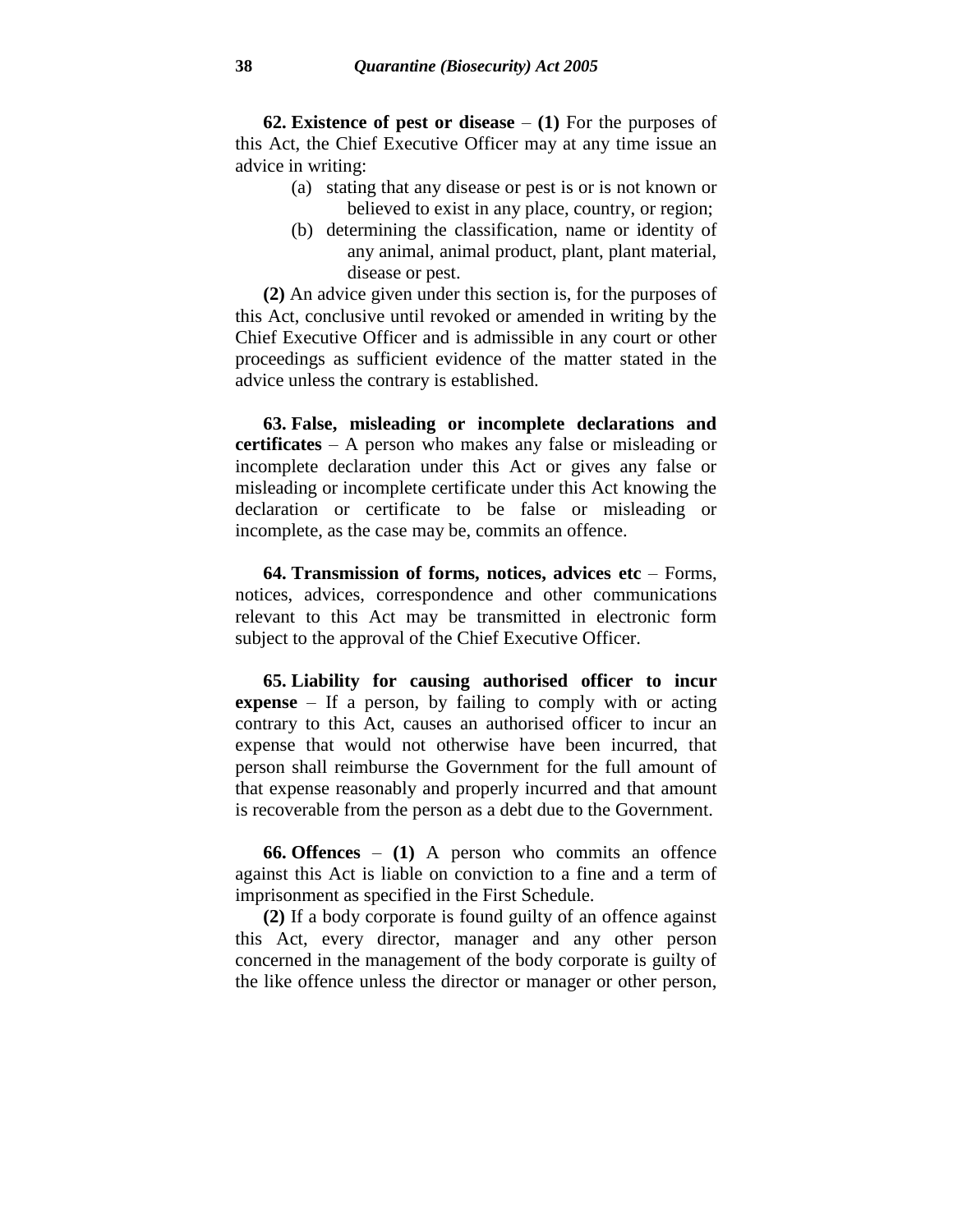as the case may require, proves that the offence was committed without the director's or manager's or other person's consent or connivance and that the director or manager or other person exercised all such diligence to prevent the commission of the offence as the director or manager or the other person, as the case may require, ought to have exercised having regard to the nature of the director's or manager's or other person's functions in that capacity and to all the circumstances.

**67. Offence with which authorised officers may be charged** – An authorised officer commits an offence if a regulated article under the Officer's official custody or control is improperly used or disposed of, or reasonable care is not taken in respect of such regulated article.

**68. Money** – All money recovered or received under this Act are dealt with in accordance with the provisions of the Public Finance Management Act 2001.

**69. Regulations** – **(1)** Subject to subsection (3), the Head of State may, on the advice of Cabinet, make regulations providing for such matters as are contemplated by or are necessary to give full effect to the provisions of this Act and for its due administration.

**(2)** Without limiting subsection (1), regulations may provide for:

- (a) fees, charges and penalties; and
- (b) offences punishable by a fine not exceeding 100 penalty units or imprisonment not exceeding 12 months, or both.

**(2A)** The amount of a fee or charge prescribed under subsection  $(2)(a)$ :

- (a) shall be proposed by the Ministry; and
- (b) is subject to the consideration and approval of the National Revenue Board under the Public Finance Management Act 2001.

**(3)** Despite anything in this Act, any regulation, order, directive, procedure or rule made by or established under this Act shall take into account the provisions of the SPS Agreement.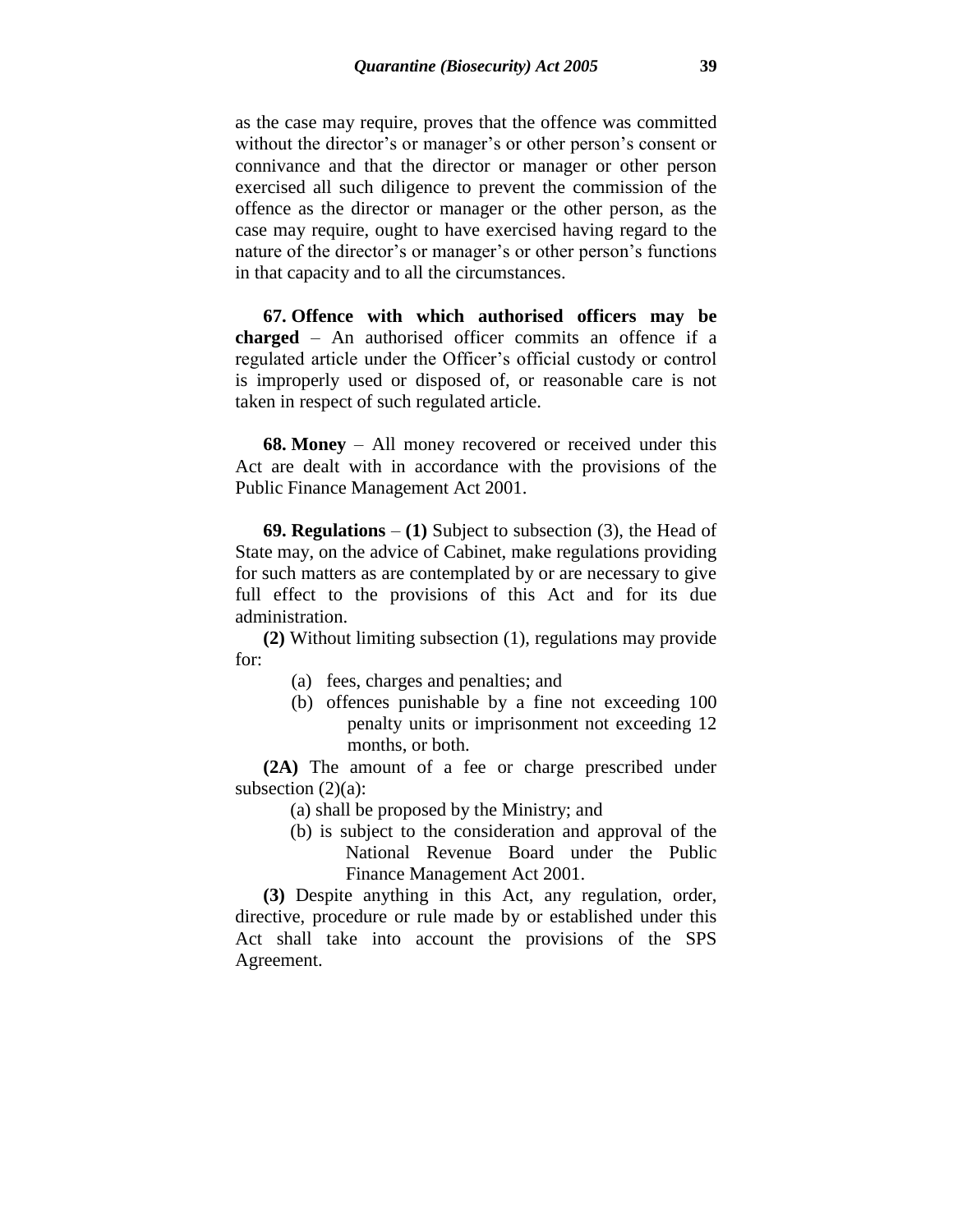**70. Consequential repeals and amendments** – The enactments specified in the Second Schedule to this Act are repealed or amended in the manner indicated in the Schedule.

**71. Savings and transitional arrangements** – **(1)** A document and act of authority so far as they are subsisting or in force at the time of the repeal of the enactments repealed under section 70 and the Second Schedule shall continue and have effect under the corresponding provisions of this Act and regulations made under this Act until such time as they are altered or amended or cancelled, as the case may require, under the provisions of this Act.

**(2)** Despite the provisions of this Act, all applications, prosecutions, actions and other matters arising out of or under the provisions of the enactments repealed under section 70 and the Second Schedule which are not determined or otherwise dealt with under such provisions at the date of commencement of this Act are determined or otherwise dealt with under the corresponding provisions of this Act with such modifications, adaptations and alterations as the Minister may determine.

**(3)** A reference to a provision or matter under or concerning an enactment repealed under section 70 and the Second Schedule in an enactment, other than this Act, is taken for all purposes as a reference to the corresponding provision or matter in this Act, unless the Minister by notice determines otherwise.

**(4)** For the purposes of this section, where there is no corresponding provision in this Act or regulations under this Act, the Minister may by notice determine a provision of this Act or regulations under this Act to be a corresponding provision.

**(5)** Despite the provisions of this Act, where this Act does not provide or provides insufficient or inadequate provision for the transition from the enactments repealed under section 70 and the Second Schedule to this Act, the Minister by notice may make such provisions as the Minister deems necessary in order for all matters under or concerning the enactments repealed under section 70 and the Second Schedule to be properly and effectively determined or otherwise dealt with.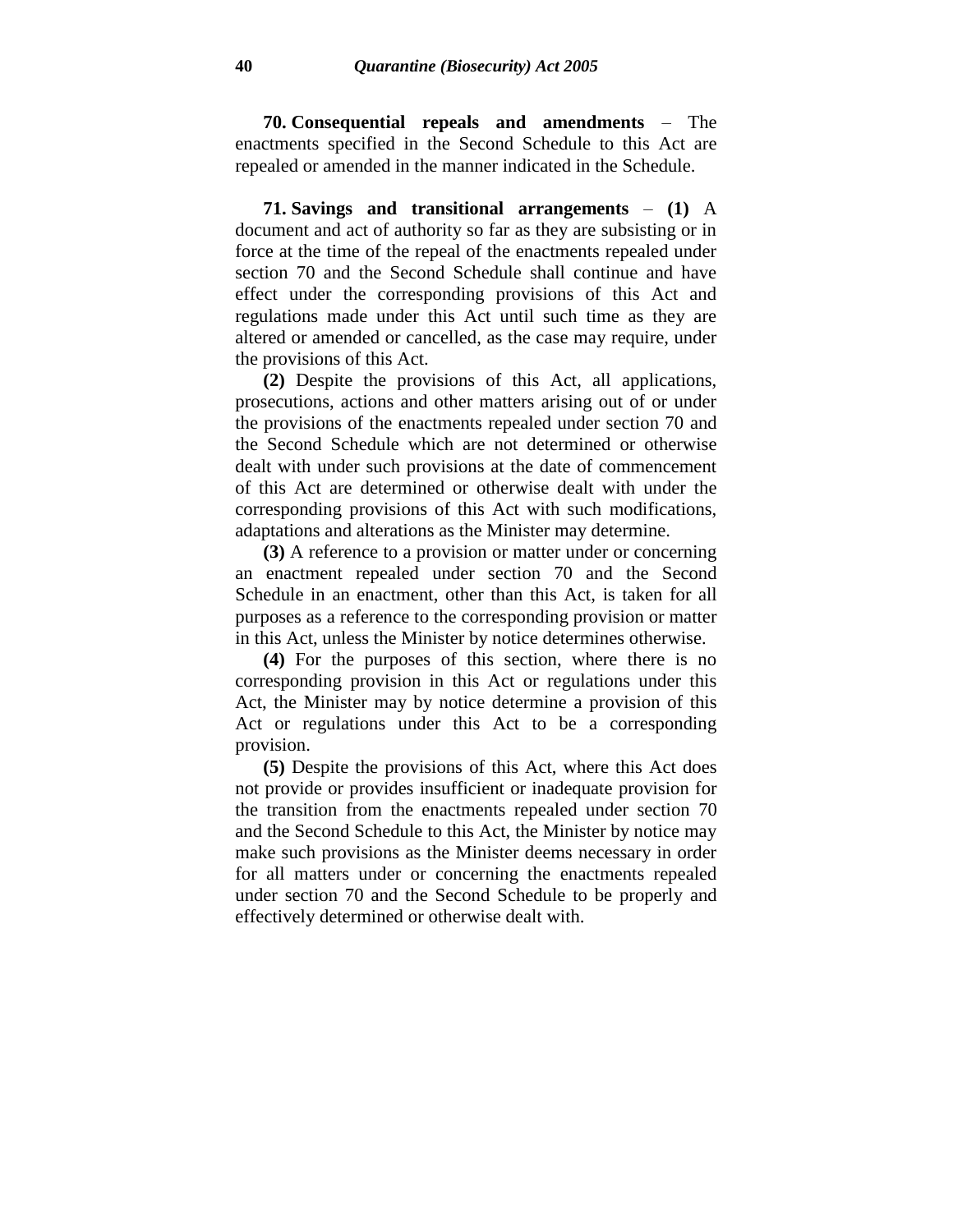### **FIRST SCHEDULE (Section 66)**

### **PENALTIES FOR OFFENCES**

For the offences listed in column 1 a fine not exceeding the number of penalty units listed in column 2 and, if applicable, imprisonment for a period not exceeding the period listed in column 3, or both a fine and imprisonment, may be imposed by a court:

| <u>Column 1</u> |                    | Column 2            | Column 3                |
|-----------------|--------------------|---------------------|-------------------------|
| <b>Offence:</b> |                    | Fine not exceeding: | <b>Imprisonment not</b> |
|                 |                    |                     | exceeding:              |
|                 |                    |                     |                         |
| 1.              | Section $7(3)$     | 3 penalty units     | 3 months                |
| 2.              | Section 10 $(3)$   | 6 penalty units     | 6 months                |
| 3.              | Section 11 $(4)$   | 6 penalty units     | 6 months                |
| 4.              | Section 12 $(7)$   | 12 penalty units    | 12 months               |
| 5.              | Section $14(2)$    | 12 penalty units    | 12 months               |
| 6.              | Section 16 $(3)$   | 6 penalty units     | 6 months                |
| 7.              | Section 17 $(3)$   | 3 penalty units     | 3 months                |
| 8.              | Section $20(2)$    | 3 penalty units     | 3 months                |
| 9.              | Section $23(5)$    | 3 penalty units     | 3 months                |
| 10.             | Section 26 $(2)$   | 6 penalty units     | 6 months                |
| 11.             | Section 27 $(3)$   | 3 penalty units     | 3 months                |
|                 | 12. Section 28 (2) | 3 penalty units     | 3 months                |
|                 | 13. Section 29 (2) | 12 penalty units    | 12 months               |
|                 | 14. Section 30 (3) | 3 penalty units     | 3 months                |
|                 | 15. Section 31 (7) | 6 penalty units     | 6 months                |
|                 | 16. Section 35(3)  | 6 penalty units     | 6 months                |
|                 | 17. Section 36 (6) | 6 penalty units     | 6 months                |
|                 | 18. Section 43 (4) | 6 penalty units     | 6 months                |
| 19.             | Section 48         | 6 penalty units     | 6 months                |
|                 | 20. Section 49 (4) | 6 penalty units     | 6 months                |
|                 | 21. Section 50 (3) | 6 penalty units     | 6 months                |
|                 | 22. Section 63     | 3 penalty units     | 3 months                |
|                 | 23. Section 67     | 12 penalty units    | 12 months               |

### **SECOND SCHEDULE (Section 70)**

## **CONSEQUENTIAL REPEALS AND AMENDMENTS**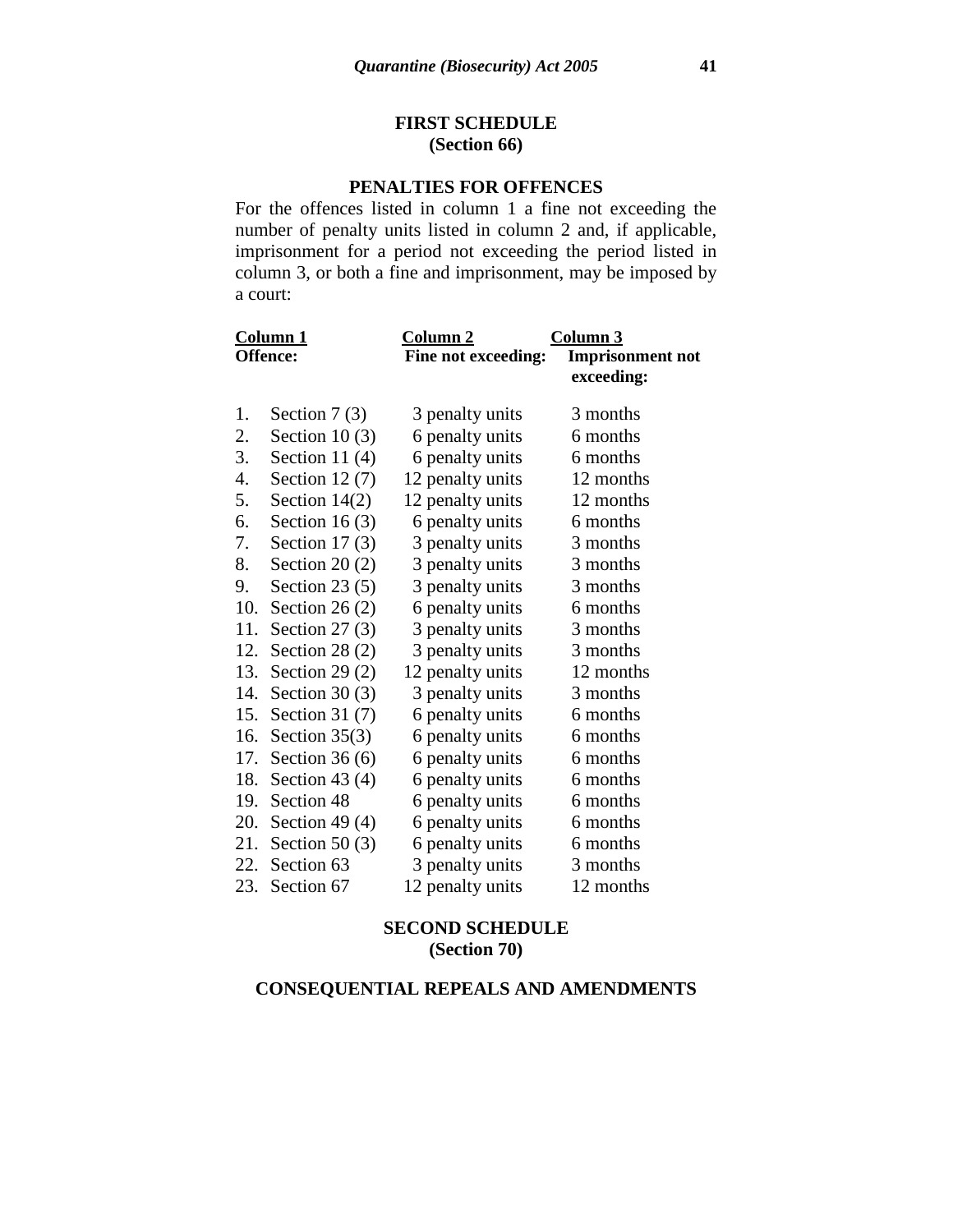| Enactment                        | <b>Enactment repealed,</b><br>amended or modified                              |
|----------------------------------|--------------------------------------------------------------------------------|
| Animals Ordinance 1960           | Repeal sections 37, 38,<br>39,40(2)(a),(b),(c),(d),(e),<br>$(f),(g)$ and $(h)$ |
| Bunchytop Act 1965               | Repeal                                                                         |
| Cocoa Disease Ordinance 1961     | Repeal                                                                         |
| Noxious Weeds Ordinance 1961     | Repeal                                                                         |
| Plants Act 1984                  | Repeal                                                                         |
| Rhinoceros Beetle Ordinance 1954 | Repeal                                                                         |

#### **REVISION NOTES 2008 – 2018**

This is the official version of this Act as at 31 December 2018.

This Act has been revised by the Legislative Drafting Division from 2008 - 2018 respectively under the authority of the Attorney General given under the *Revision and Publication of Laws Act 2008.*

The following general revisions have been made:

- (a) Amendments have been made to conform to modern drafting styles and to use modern language as applied in the laws of Samoa.
- (b) Amendments have been made to up-date references to offices, officers and statutes.
- (c) Insertion of the commencement date
- (d) Other minor editing has been done in accordance with the lawful powers of the Attorney General.
	- (i) "Every" and "any" changed to "a/an" or "each" where appropriate
	- (ii) Present tense drafting style where appropriate:
		- o "shall be" and "has been" changed to "is/are" or "is/are to be"
		- o "shall be deemed" changed to "is/are taken"
		- o "it shall be the duty" changed to "shall"
		- o "hereby" and "from time to time" (or "at any time" or "at all times") removed
	- (iii) Use of plain language
		- o "notwithstanding" changed to "despite" or "even if"